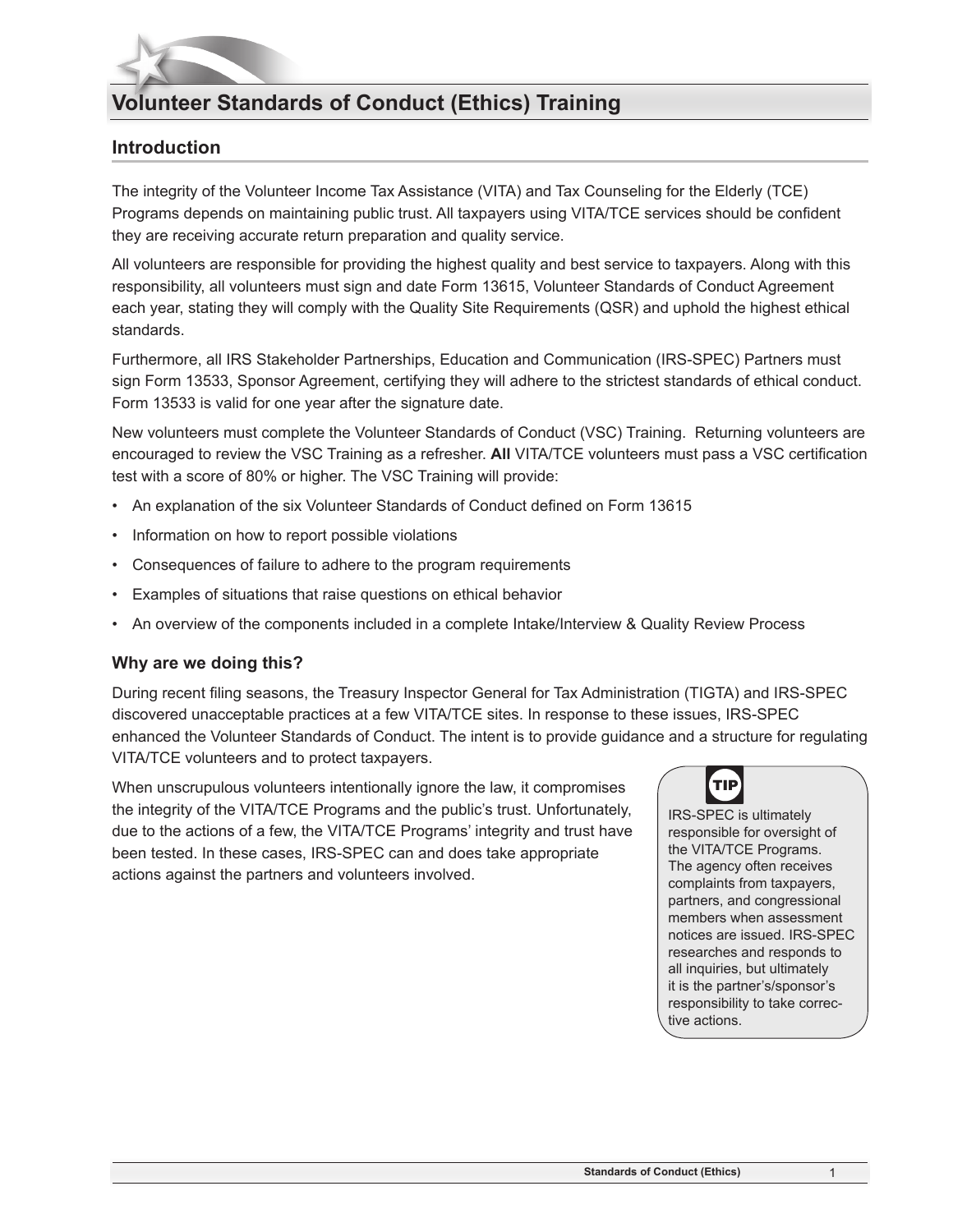# **Objectives**

At the end of this lesson, using your reference materials, you will be able to:

- List the six Volunteer Standards of Conduct
- Describe unethical behavior and how to use the external referral process to report unethical behavior
- Identify consequences for failing to comply with the standards
- Explain how volunteers are protected
- List the basic steps volunteers are required to use during the Intake/ Interview & Quality Review Process

## **Unethical Defined**

IRS-SPEC defines unethical as not conforming to agreed standards of moral conduct, especially within a particular profession. In most cases, unethical

behavior is acted upon with the intent to disregard the established laws, procedures, or set policies.

Do not confuse an unethical action with a lack of knowledge or a simple mistake.

#### example

If volunteer Mary prepares a return, which includes a credit the taxpayer does not qualify for because Mary did not understand the law, Mary did not act unethically. However, if Mary knowingly allowed a credit for which the taxpayer did not qualify, Mary committed an unethical act and violated the Volunteer Standards of Conduct.

## **Volunteer Standards of Conduct (VSC)**

Often volunteers face ethical issues, which arise in unexpected situations requiring quick decisions and good judgment. In many cases, the volunteer will react to unusual situations and not realize until after the fact that an ethical dilemma occurred.

The Volunteer Standards of Conduct were developed specifically for free tax preparation operations. Form 13615, Volunteer Standards of Conduct Agreement – VITA/TCE Programs, applies to all conduct and ethical behavior affecting the VITA/TCE Programs. Volunteers must agree to the standards prior to working in a VITA/ TCE free return preparation site.

## **All participants in the VITA/TCE Programs must adhere to these Volunteer Standards of Conduct:**

## **1. Follow the ten Quality Site Requirements (QSR).**

All taxpayers using the services offered through the VITA/TCE Programs should be confident they are receiving accurate return preparation and quality service. The purpose of QSR is to ensure VITA/TCE sites are using consistent site operating procedures that will ultimately assist with the accuracy of volunteer prepared returns. See Publication 5166, VITA & TCE Quality Site Requirements, for a full description of each QSR.

Non-adherence to the Quality Site Requirements only become violations of the VSC if volunteers **refuse** to comply with the QSR. If the problem is corrected, it is not a violation of the VSC.

The ten QSR are briefly described below:

#### What do I need?

- □ Form 13614-C, Intake/ Interview & Quality Review Sheet
- □ Form 13615, Volunteer Standards of Conduct Agreement
- □ Publication 1084, IRS Volunteer Site Coordinator Handbook
- □ Publication 4299, Privacy, Confidentiality, and Civil Rights – A Public Trust
- □ Publication 5101, Intake/ Interview & Quality Review **Training**
- □ Publication 5088, Site Coordinator Training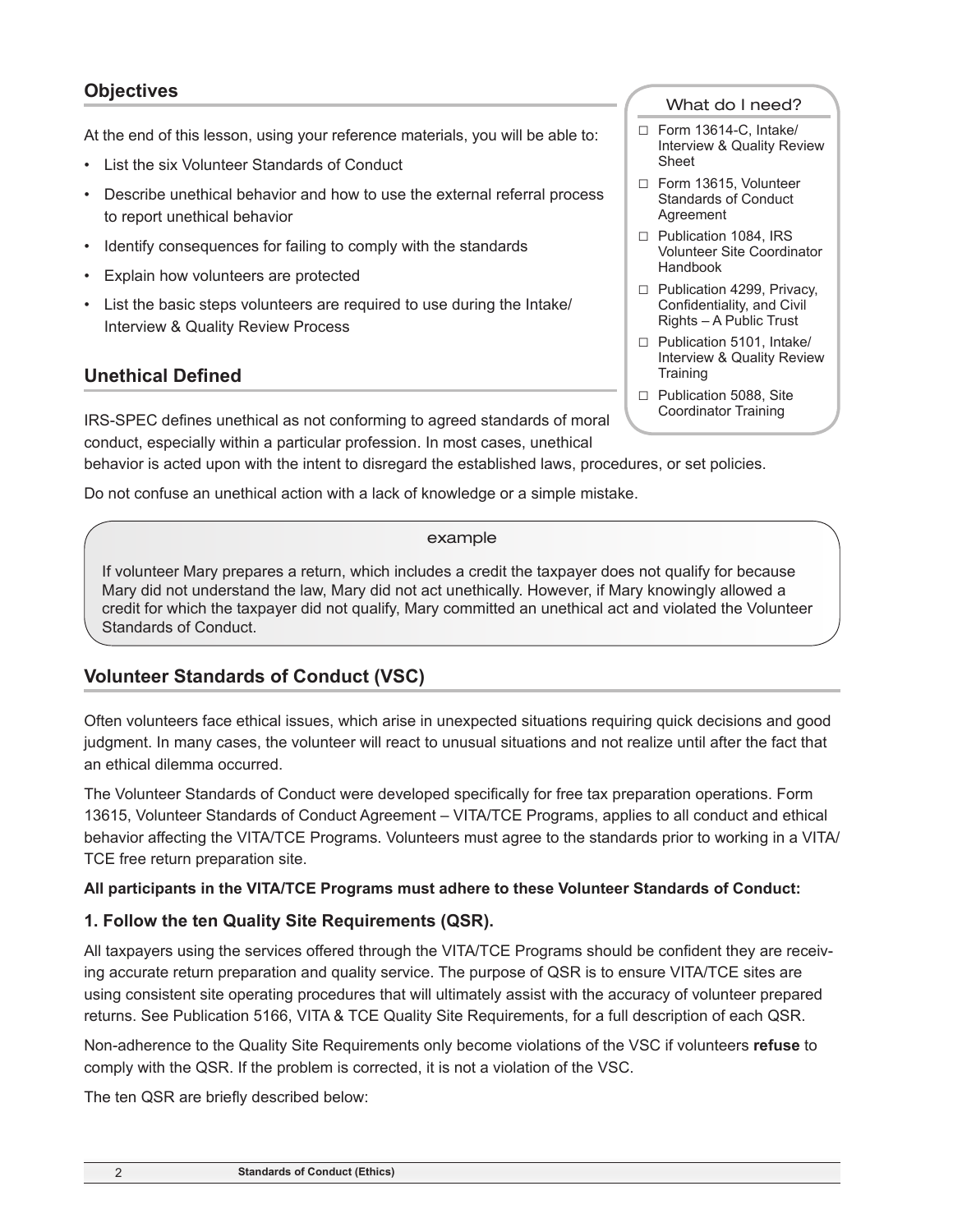## *QSR#1, Certification*

New volunteers must complete the VSC Training. Returning volunteers are encouraged to review the VSC Training as a refresher. **All** VITA/TCE volunteers must pass a VSC certification test with a score of 80% or higher.

Volunteers who answer tax law questions, instruct tax law classes, prepare or correct tax returns, and/or conduct quality reviews of completed tax returns must be certified in tax law and Intake/Interview & Quality Review Process. At a minimum, all VITA/TCE instructors must be certified at the Advanced level or higher (based on the level of tax topics taught). At a minimum, quality reviewers must be certified to the Basic certification level or higher (including the specialty levels) based on the complexity of the tax return.

New volunteers in positions that require tax law certification must take the Intake/Interview & Quality Review Training by reviewing Publication 5101, Intake/Interview & Quality Review Training. Returning volunteers are encouraged to review Publication 5101 as a refresher. All tax law-certified volunteers and site coordinators are required to pass the Intake/Interview & Quality Review certification test with a score of 80% or higher.

Site coordinators must complete Site Coordinator Training annually by reviewing Publication 1084, Site Coordinator Handbook, and Publication 5088, Site Coordinator Training. In addition, site coordinators are required to pass the Intake/Interview & Quality Review certification test even if they do not perform tasks that require tax law certification.

**New for 2017:** VITA/TCE volunteers covered under Treasury Department Circular No. 230, Regulations Governing Practice before the Internal Revenue Service, have the option to take the Circular 230 Federal Tax Law Update certification as their tax law certification. These volunteers **are required** to certify in Volunteer

Standards of Conduct and Intake/Interview & Quality Review prior to taking the Circular 230 Federal Tax Law Update certification. In addition, if the volunteer covered by Circular 230 is going to perform the duties of a site coordinator, they are required to take the Site Coordinator Training. Circular 230 contains rules and regulations governing certain professionals (attorneys, certified public accountants, enrolled agents, etc.) representing taxpayers before the Internal Revenue Service. For more information about volunteers covered under Circular 230, see Publications 4396-A, Partner Resource Guide, and Publication 1084, Site Coordinator Handbook.



SPEC established the minimum certification requirements for volunteers who are authorized under Circular 230; however, partners may establish additional certification requirements for their volunteers. Volunteers should check with the sponsoring SPEC Partner.

## *QSR#2, Intake/Interview & Quality Review Process*

All volunteer return preparation sites must use Form 13614-C, Intake/Interview & Quality Review Sheet, for every return prepared. It is a requirement for all IRS tax law-certified volunteers to use a complete intake and interview process when preparing tax returns. To promote accuracy, this process must include an interview with the taxpayer while reviewing and completing or correcting Form 13614-C prior to preparing the return.

All volunteer prepared returns must be quality reviewed and discussed with the taxpayer. A quality review must include a discussion with the taxpayer and an explanation of the taxpayer's responsibility for the accuracy of their tax return. Quality reviews should be conducted by a designated reviewer or by peer-to-peer review. SPEC encourages the quality reviewers to be the most experienced people in tax law application.

## *QSR#3, Confirming Photo Identification and Taxpayer Identification Numbers (TIN)*

Site coordinators are required to have a process in place to confirm taxpayer identities. This process must include using acceptable documents to confirm taxpayer identities by reviewing:

- Photo identification for primary and secondary taxpayers; and
- Social Security Numbers (SSN) or Individual Taxpayer Identification Numbers (ITIN) for everyone listed on the tax return.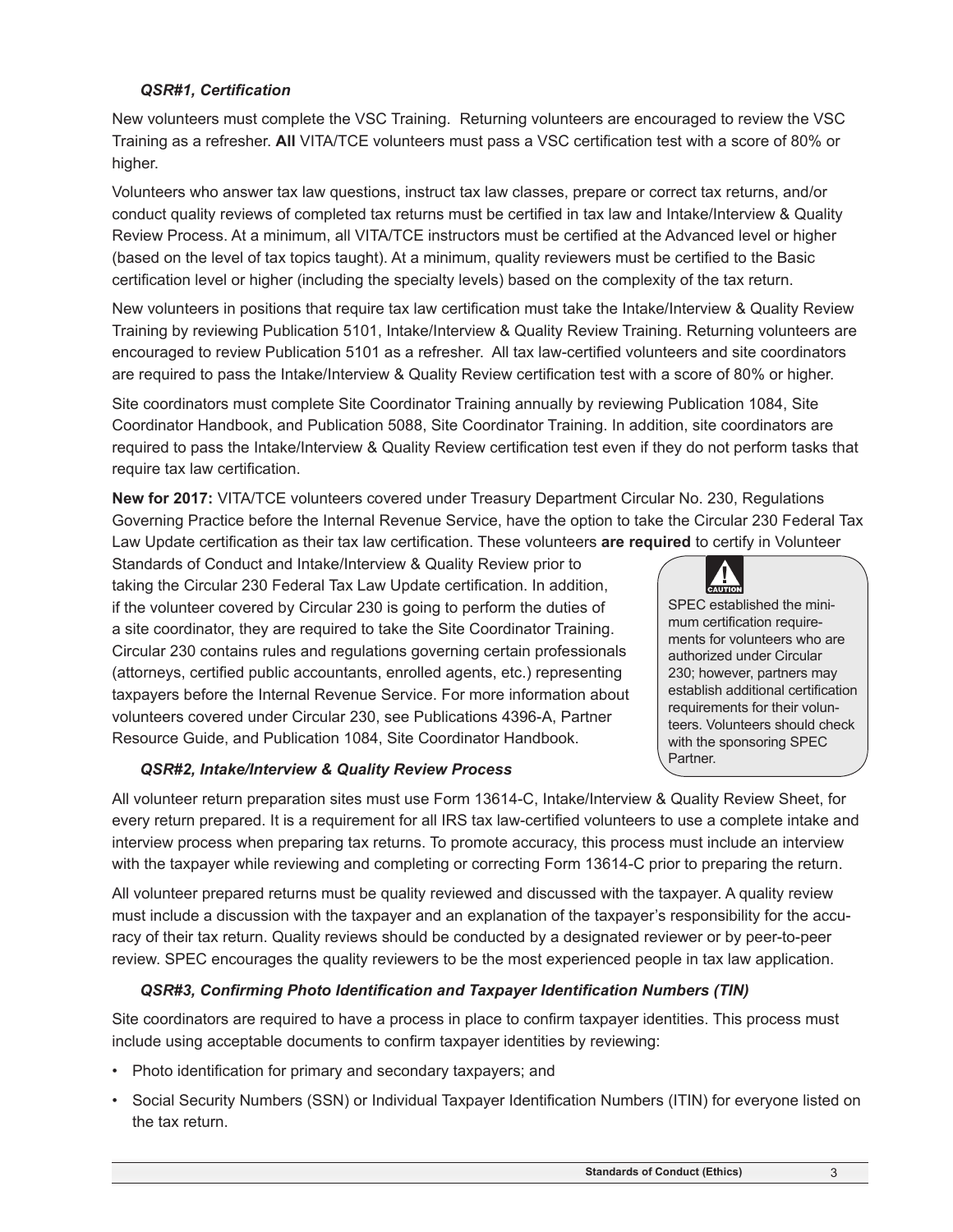At a minimum, volunteers will validate taxpayers' identities and identification numbers prior to preparing the tax return, before the return is transmitted electronically, or before a copy of the return is given to the taxpayer.

Married Filing Jointly (MFJ) taxpayers must both be present at the site (not necessary at the same time) or produce a power of attorney for the spouse who is unable to travel to the site.

#### *QSR#4, Reference Materials*

All sites must have at least one copy (paper or electronic) of the following reference materials available for use by the IRS tax law-certified preparers and quality reviewers:

- Publication 4012, Volunteer Resource Guide
- Publication 17, Your Federal Income Tax for Individuals

Site/local coordinators are required to have a process in place to ensure all Volunteer Tax Alerts or AARP Cyber Tax Messages have been reviewed and discussed with all volunteers, within five days after IRS issuance.

#### *QSR#5, Volunteer Agreement*

All volunteers (preparers, quality reviewers, greeters, etc.) must complete the VSC certification test and agree to comply with the VSC by signing and dating Form 13615 prior to working at a site. New volunteers must

take the VSC Training and returning volunteers are encouraged to take the training. Form 13615 is also used to capture the levels of tax law certification the volunteer has achieved. See the chart that follows for the certification paths. Form 13615 is not valid until the sponsoring partner, site coordinator, or other partner-designated official has verified the required certification level(s) and checked proper identification (photo ID) for the volunteer prior to the volunteer working at the VITA/TCE site.



Greeters or client facilitators that will not answer tax law questions are only required to certify in the Volunteer Standards of Conduct.

# TIP

Site coordinators who prepare tax returns, provide tax law assistance, correct rejected returns, or quality review tax returns must certify in tax law to the level required for the complexity of the returns. If they do NOT perform any of these duties, they are not required to certify in tax law, as shown by the dotted line in the certification paths chart.

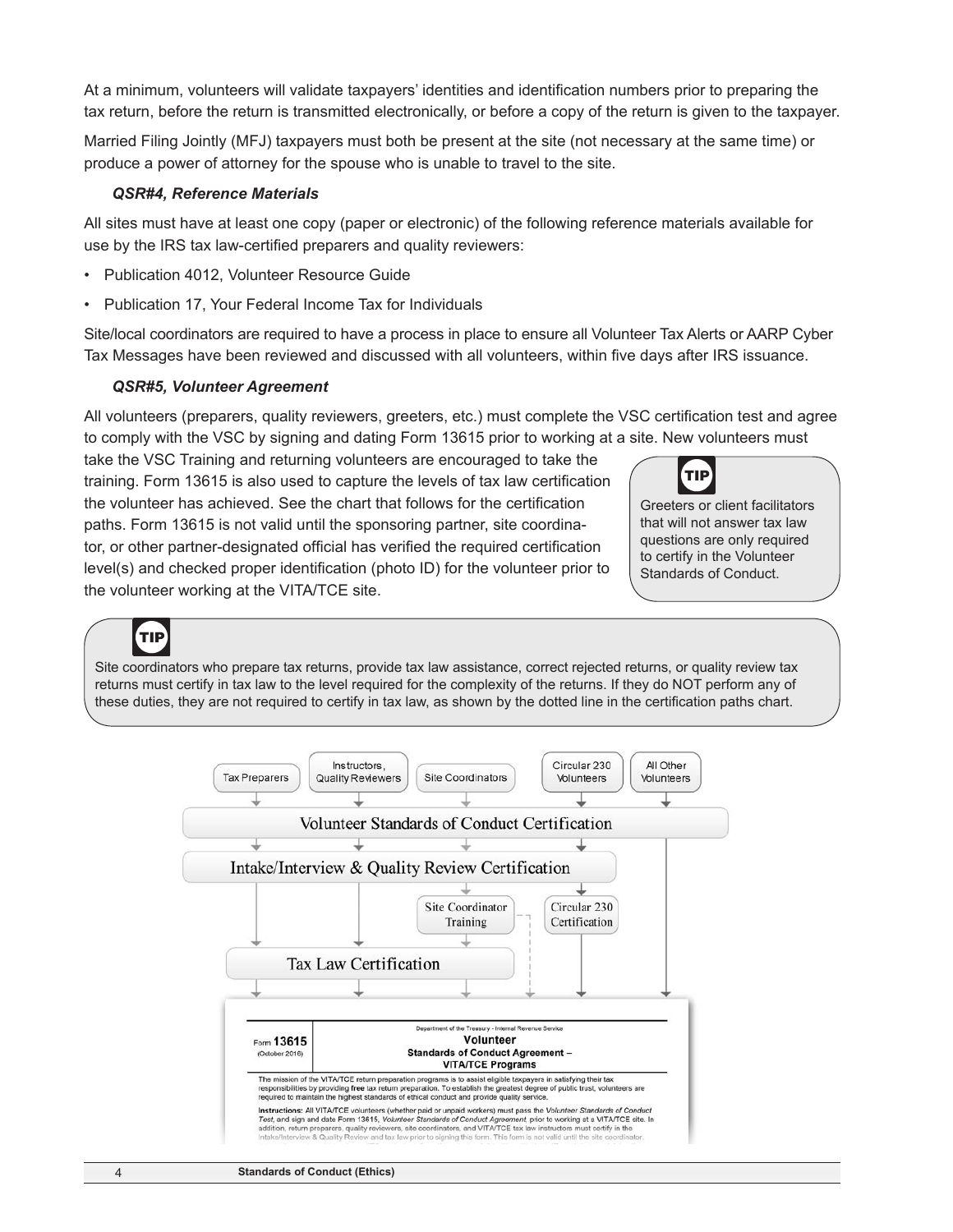## *QSR#6, Timely Filing*

All sites must have a process in place to ensure every return is electronically filed or delivered to the taxpayer in a timely manner.

## *QSR#7, Civil Rights*

Title VI of the Civil Rights Act of 1964 information must be displayed or provided to taxpayers at the first point of contact between the IRS tax law-certified volunteer and the taxpayer even if a return is not completed.

#### *QSR#8, Site Identification Number*

It is critical that the correct Site Identification Number (SIDN) is reported on *all* returns prepared by VITA/TCE sites.

## *QSR#9, Electronic Filing Identification Number*

The correct Electronic Filing Identification Number (EFIN) must be used on *all* returns prepared.

#### *QSR#10, Security*

user names, and/or passwords.

All guidelines discussed in Publication 4299, Privacy, Confidentiality and Civil Rights – A Public Trust, must be followed.



Publication 4299 outlines the need to protect the physical and electronic data gathered for tax return preparation and keep confidential the information provided by the taxpayer. Included in these guidelines is the need to protect any client identification numbers, user names, and passwords used at the site. Partners and volunteers must not share client identification numbers, For additional information on Quality Site Requirements, refer to Publication 5166, Quality Site Requirements, or search "Strengthening the Volunteer Programs" on www.irs.gov.

## **2. Do not accept payment, solicit donations, or accept refund payments for federal or state tax return preparation.**

"Free" means we do not accept compensation for our services. Therefore, we do not want to confuse the taxpayer by asking for donations. Donation or tip jars located in the return preparation or taxpayer waiting area are a violation of this standard. A client may offer payment, but always refuse with a smile and say something like, "Thank you, but we cannot accept payment for our services." If someone insists, recommend cookies or donuts for the site. Taxpayers can make cash donations to the sponsoring organization, but not in the tax preparation area. Refer taxpayers who are interested in making cash donations to the appropriate website or to the site coordinator for more information.

#### example

You finish a time-consuming return and the client is very grateful. On her way out, the client stops by and tries to sneak a \$20 bill in your pocket, saying, "I would have paid ten times that at the preparer across the street." Return the money and explain that you cannot accept money for doing taxes, but the center may appreciate a donation which can be made at the center's downtown office or via their website.

Donation or tip jars can be placed in another area at the site as long as that area does not give the impression that the site is collecting the funds for return preparation. This cannot be in the entry, waiting, tax preparation, or quality review areas.

Taxpayers' federal or state refunds cannot be deposited into VITA/TCE volunteers' or any associated partners' personal or business bank/debit card accounts. Generally, VITA/TCE sites should only request direct deposit of a taxpayer's refund into accounts bearing the taxpayer's name.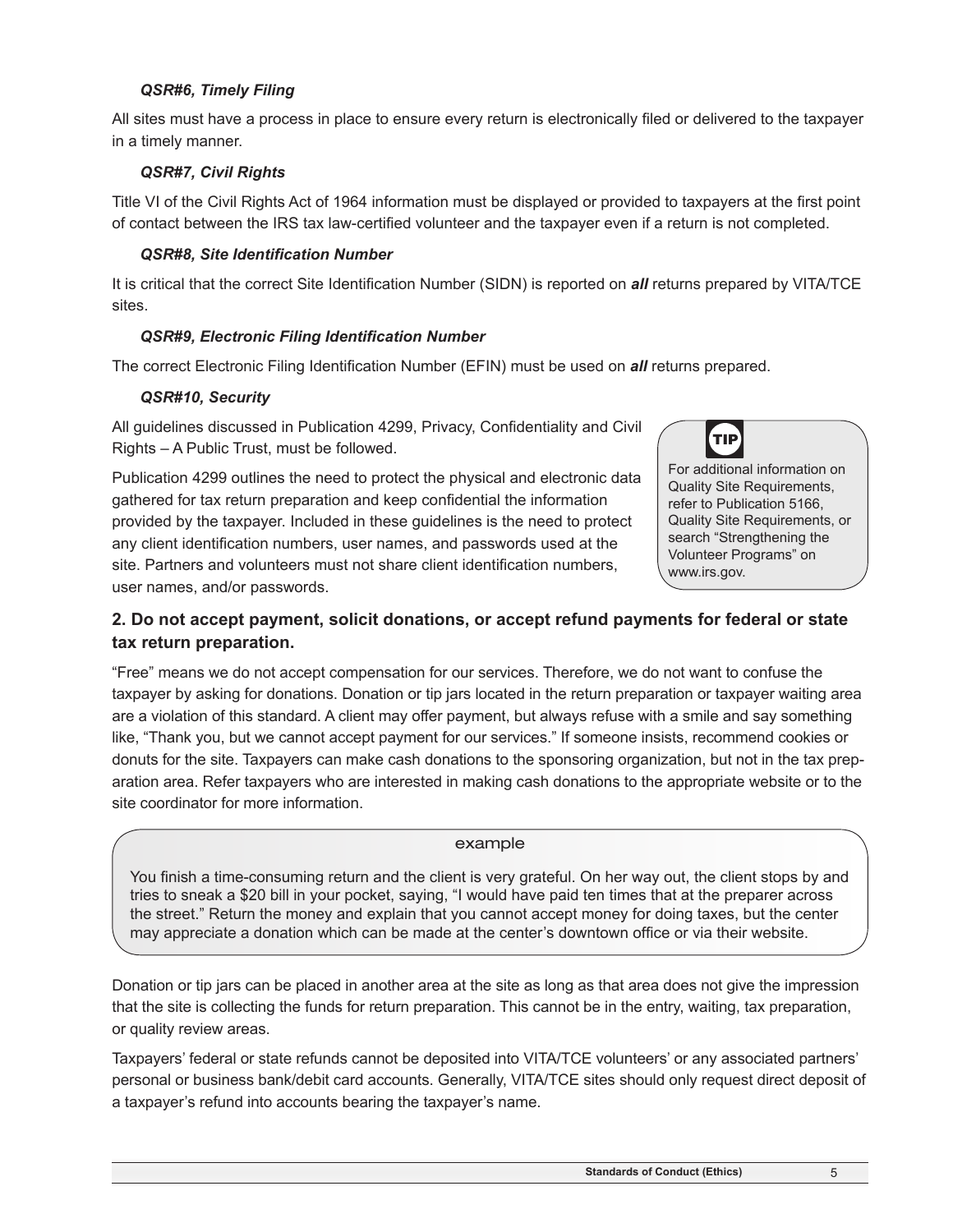# **3. Do not solicit business from taxpayers you assist or use the knowledge gained about them (their information) for any direct or indirect personal benefit for yourself or any other specific individual.**

As a volunteer, you must properly use and safeguard taxpayers' personal information. Furthermore, do not use confidential or nonpublic information to engage in financial transactions, and do not allow its improper use to further your own or another person's private interests.

#### example

You are a volunteer preparer and an accountant. You cannot solicit business from the taxpayer.

#### example

You are the site's greeter. Your daughter asks you to take candy orders at the site for her school fundraiser. You explain to her that as a VITA/TCE volunteer you cannot solicit personal business.

Keep taxpayer and tax return information confidential. A volunteer preparer may discuss information with other volunteers at the site, but only for purposes of preparing the return. Do not use taxpayer information for your personal or business use.

#### example

Your primary business includes selling health insurance policies. During the interview, you find out the taxpayer lost access to health insurance in January of the current year. You cannot offer to sell the taxpayer health insurance through your business.

## *Securing consent*

There will be some instances when taxpayers will allow their personal information to be used other than for return preparation. Under Internal Revenue Code § 7216, all volunteer sites using or disclosing taxpayer data for purposes other than current, prior, or subsequent year tax return preparation must secure two consents from the taxpayer: consent to use the data and consent to disclose the data. The site coordinator will have a process in place if consents are required at your VITA/TCE site.

## *Exceptions to required consents*

Volunteer sites that use or disclose the total number of returns (refunds or credits) prepared for their taxpayers at their site (aggregate data) for fundraising, marketing, and publicity are not required to secure taxpayers' consent. This information cannot include any Personally Identifiable Information (PII), such as the taxpayer's name, SSN/ITIN, address or other personal information, and does not disclose cells containing data from fewer than ten tax returns.

This exception does not apply to the use or disclosure in marketing or advertising of statistical compilations containing or reflecting dollar amounts of refunds, credits, rebates, or related percentages.

For additional information on IRC 7216 required consents, refer to Publication 4299, Privacy, Confidentiality, and Civil Rights – A Public Trust.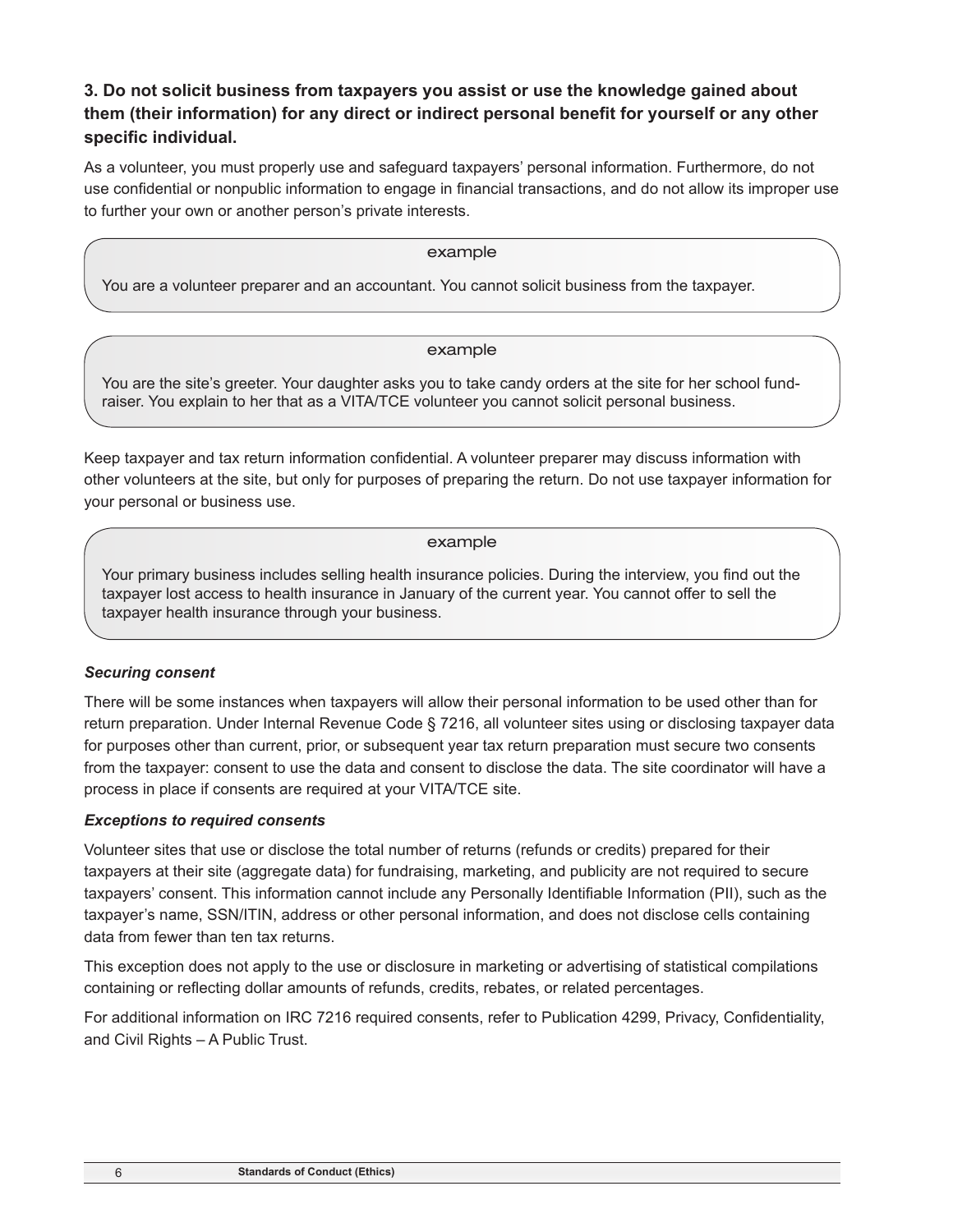## **4. Do not knowingly prepare false returns.**

It is imperative that volunteers correctly apply tax law to the taxpayer's situation. While a volunteer may be tempted to bend the law to help taxpayers, this will cause problems down the road. Volunteers must not knowingly prepare false returns.

Trust in the IRS and the local sponsoring organization is jeopardized when ethical standards are not followed. Fraudulent returns can result in many years of taxpayer interaction with the IRS. The taxpayer may be required to pay additional tax, plus interest and penalties, resulting in an extreme burden. In addition, the taxpayer may seek damages under state or local law from the SPEC Partner for the volunteer's fraudulent actions. Even so, the IRS would still seek payment of the additional taxes, interest, and penalties from the taxpayer.

#### example

A volunteer preparer told the taxpayer that cash income does not need to be reported. The return was completed without the cash income. The quality reviewer simply missed this omission and the return was printed, signed, and e-filed. The volunteer preparer has violated this standard.

However, since the quality reviewer did not knowingly allow this return to be e-filed incorrectly, the quality reviewer did not violate this standard. Remember not to confuse an unethical action with a lack of knowledge or a simple mistake.

#### example

A volunteer prepares a fraudulent return by knowingly claiming an ineligible dependent. The taxpayer received a notice from IRS disallowing the dependent and assessing additional taxes, interest, and penalties. The taxpayer may seek money from the SPEC Partner, but must still pay the IRS the additional taxes, interest, and penalties.

## *Hardship on the taxpayer*

For a low-income taxpayer, it could be impossible to make full payment and recover from return fraud. If full payment is not received, the taxpayer will receive several demand notices. If full payment is still not received, the taxpayer will be sent through the IRS collection process. This could also involve the filing of a tax lien that will affect the taxpayer's credit report, or a levy (garnishment) on their bank accounts and/or wages. The taxpayer may be eligible for an installment agreement, but it could take several years to pay the IRS debt.

## example

A taxpayer's return fraudulently contains the Earned Income Tax Credit (EITC). The taxpayer has already received the refund when an audit notice is issued. During the audit, the taxpayer cannot provide documentation to support the EITC claim.

The taxpayer is disallowed \$3,000 in EITC and now has a balance due of over \$4,000, including penalties and interest. This amount reflects only the EITC disallowance. An additional disallowance of the dependency exemption, Head of Household (HOH) filing status, and Child Tax Credit (CTC) could generate a balance of over \$6,000.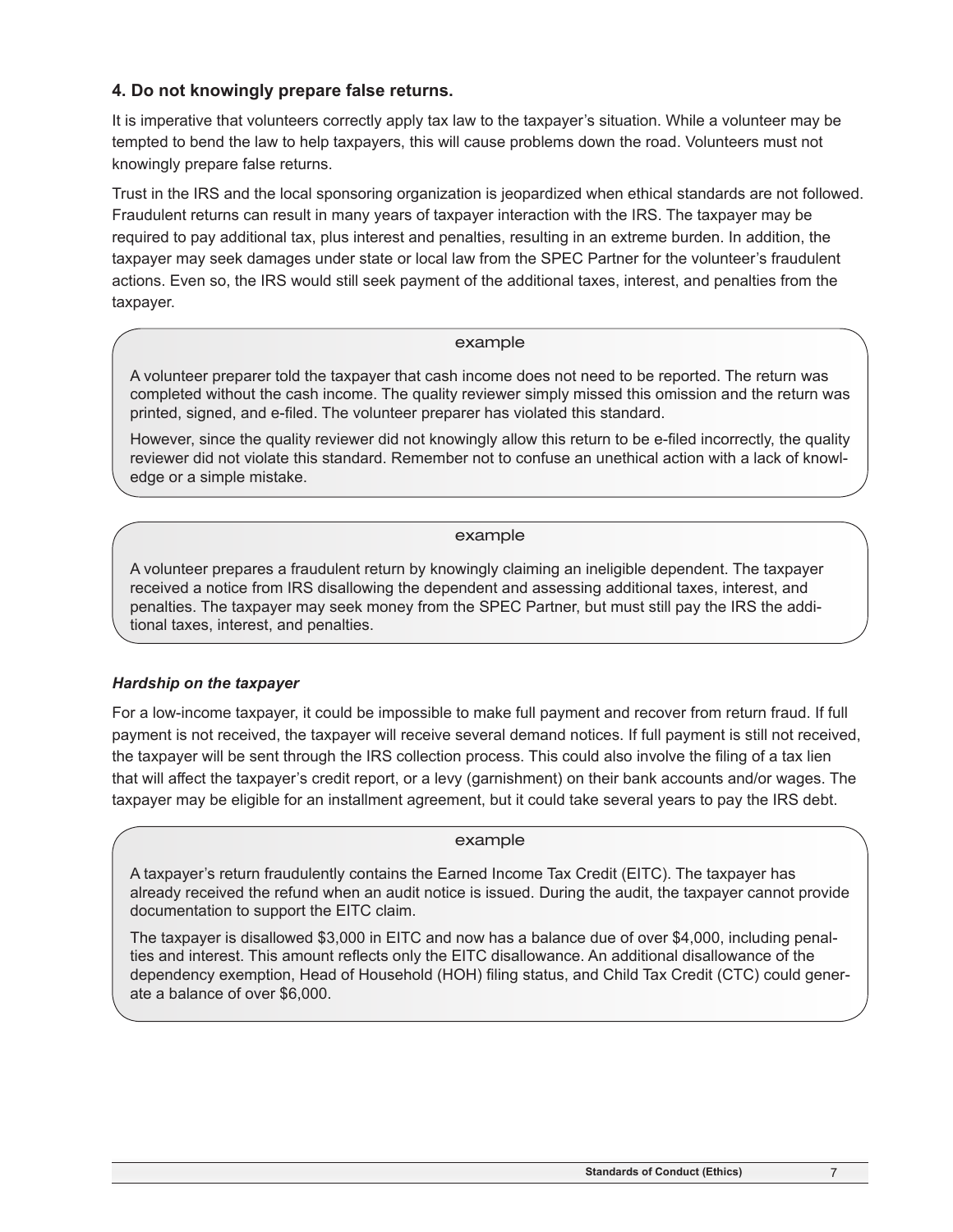## *Identity Theft*

Nationwide, identity theft continues to grow at an alarming rate. Unfortunately there have been instances of unscrupulous volunteers using information they have obtained at a VITA/TCE site to steal the identity of taxpayers. For example, using a stolen SSN to file a false tax return to obtain the refund is a form of identity theft. Any suspicion of identity theft will be reported to IRS Criminal Investigation (CI) and Treasury Inspector General for Tax Administration (TIGTA).

The IRS considers this a very serious crime and has put in place measures to detect possible identity theft situations at VITA/TCE sites. The IRS is continually implementing new processes for handling returns, new filters to detect fraud, new initiatives to partner with stakeholders, and a continued commitment to investigate the criminals who perpetrate these crimes.

#### example

Jane, an IRS tax law-certified volunteer, is working at a VITA site on the first day the site is open. She has volunteered to electronically file the tax returns for the site to help out the site coordinator. Therefore, she has been given the needed permission level in the tax preparation software.

That day, Joe, the site coordinator, opens the locked VITA file cabinet and discovers an e-file acceptance report he forgot to destroy from the previous year. He asks Jane to take the report down the hall to the shredder because it has several SSNs listed. Jane puts the report in her purse without Joe's knowledge.

Later that night at home, Jane opens the VITA tax preparation software and prepares falsified tax returns for the eight SSNs listed on the report she took from the VITA site that morning. She makes sure the returns all have high refunds. Jane puts her own bank account information in the direct deposit fields and electronically files the returns.

Jane has stolen the identity of these eight taxpayers by preparing false federal tax returns to steal the refunds.

Jane will soon discover SPEC has a system that extracts information pertaining to tax returns filed through the VITA/TCE Programs where multiple tax refunds are being deposited into a single bank account. Jane's actions will be reported to IRS CI and TIGTA.

# **5. Do not engage in criminal, infamous, dishonest, notoriously disgraceful conduct, or any other conduct deemed to have a negative effect on the VITA/TCE Programs.**

Volunteers may be prohibited from participating in VITA/TCE Programs if they engage (past and future) in criminal, infamous, dishonest, or notoriously disgraceful conduct, or any other conduct prejudicial to the government. Take care to avoid interactions that discredit the program. In addition, a taxpayer may look to state or local law to seek money from the SPEC Partner for a volunteer's fraudulent actions.

Allowing an unauthorized alien to volunteer at a VITA/TCE site is prohibited. An "unauthorized alien" is defined as an alien not lawfully admitted into the United States. All volunteers participating in the VITA/TCE Programs must reside in the United States legally. Site coordinators are required to ask for proof of identity with a photo ID for each volunteer. However, site coordinators or partners are not required to validate the legal status of volunteers. Therefore, by signing Form 13615, volunteers are certifying that they are legal residents.



If you have information indicating that another volunteer has engaged in criminal conduct or violated any of the Volunteer Standards of Conduct, immediately report such information to your site coordinator and/or email IRS at [WI.VolTax@irs.gov](mailto:WI.VolTax@irs.gov).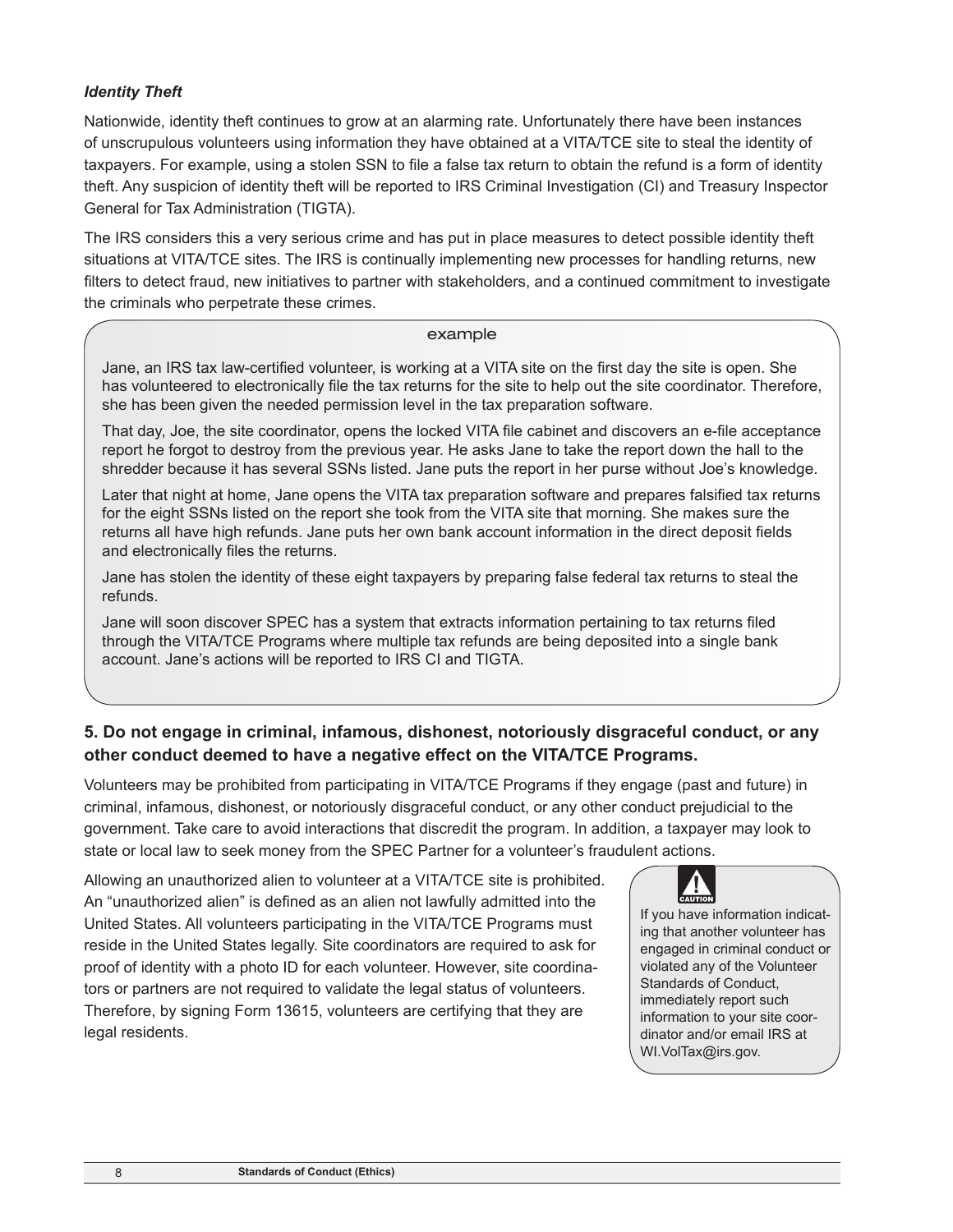#### *Consequences*

Volunteers performing egregious activities are barred from volunteering for VITA/TCE Programs, and may be added to a registry of barred volunteers. The taxpayer is liable for any tax deficiency resulting from fraud, along with interest and penalties, and may seek money from the preparer and the SPEC Partner.

#### example

A partner's program director was convicted of embezzling funds from an unrelated organization. The program director's criminal conduct created negative publicity for the partner. The partner was removed from the VITA/TCE Programs.

#### example

A taxpayer's refund was stolen by a volunteer return preparer at a VITA site. The taxpayer sought monetary damages from the SPEC Partner for the volunteer's fraudulent actions.

## **6. Treat all taxpayers in a professional, courteous, and respectful manner.**

To protect the public interest, the IRS and its employees, partners, and volunteers must maintain the confidence and esteem of the people we serve. All volunteers are expected to conduct themselves professionally in a courteous, businesslike, and diplomatic manner.

Volunteers take pride in assisting hard-working men and women who come to VITA/TCE sites for return preparation. Taxpayers are often under a lot of stress and may wait extended periods for assistance. Volunteers may also experience stress due to the volume of taxpayers needing service. This situation can make patience run short. It is important to remain calm and create a peaceful and friendly atmosphere.

#### example

You finish a difficult return for Millie, who has self-employment income, several expenses, and very few records. In addition, her son turned 25 and moved out early in the year. She owes the IRS about \$50. After you carefully explain the return, Millie sputters, "You don't know what you're doing. I always get a refund! My neighbor is self-employed and she got \$1,900 back." In this situation, you should take a deep breath and courteously explain that every return is different. If necessary, involve the site coordinator.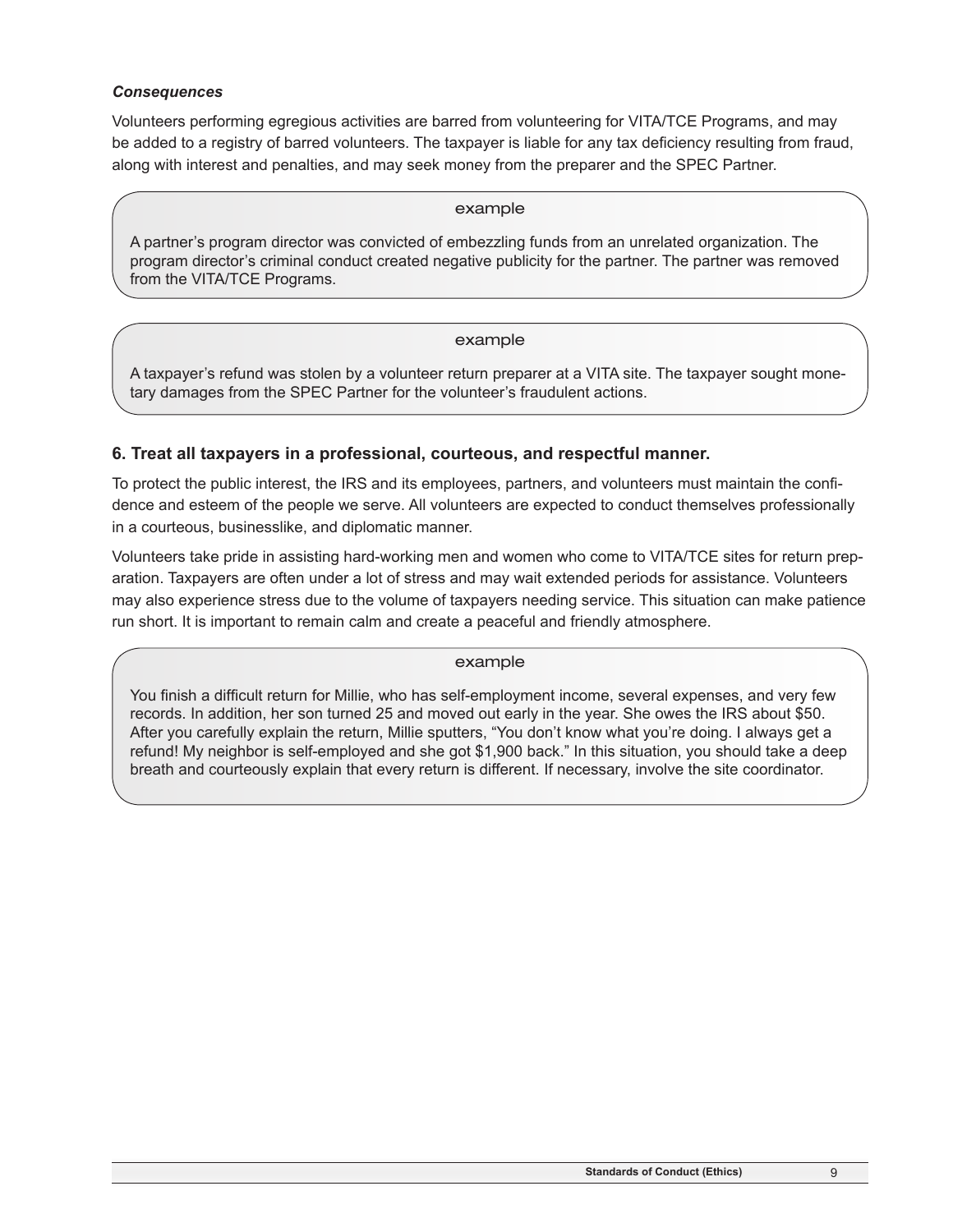## **Taxpayer Civil Rights**

In accordance with federal law and the Department of the Treasury - Internal Revenue Service policy, discrimination against taxpayers on the basis of race, color, national origin (including Limited English Proficiency), disability, sex (in education programs or activities), age or reprisal is prohibited in programs and activities receiving federal financial assistance.

**Taxpayers with a disability may require a reasonable accommodation in order to participate or receive the benefits of a program or activity funded or supported by the Department of the Treasury – Internal Revenue Service.** A reasonable accommodation is any change made in a business environment that allows persons with disabilities equal access to programs and activities. **Taxpayers with Limited English Proficiency (LEP) may require language assistance services in order to participate or receive the benefits of a program or activity funded or supported by the Internal Revenue Service.** Language assistance services may include oral interpretation and written translation, where necessary.

Site coordinators at federally assisted sites are responsible for ensuring that reasonable requests for accommodation are granted when the requests are made by qualified individuals with disabilities and that reasonable steps are taken to ensure that LEP persons have meaningful access to its programs or activities. For additional guidance, please visit the Site Coordinator Corner and review the Fact Sheets on Reasonable Accommodation and Limited English Proficiency.

If a taxpayer believes that he or she has been discriminated against, a written complaint should be sent to the Department of the Treasury - Internal Revenue Service at the following address:

> Operations Director, Civil Rights Division Internal Revenue Service, Room 2413 1111 Constitution Avenue, NW Washington, DC 20224

For all inquiries concerning taxpayer civil rights, contact the Civil Rights Division at the address referenced above, or e-mail edi.civil.rights.division@irs.gov.

# **Due Diligence**

By law, tax return preparers are required to exercise due diligence in preparing or assisting in the preparation of tax returns. IRS-SPEC defines due diligence as the degree of care and caution reasonably expected from, and ordinarily exercised by, a volunteer in the VITA/TCE Programs. This means, as a volunteer, you must do your part when preparing or quality reviewing a tax return to ensure the information on the return is correct and complete.

Doing your part includes confirming a taxpayer's (and spouse's, if applicable) identity and providing top-quality service by helping them understand and meet their tax responsibilities.

Generally, IRS certified volunteers may rely in good faith on information from a taxpayer without requiring documentation as verification. However, part of due diligence requires volunteers to ask a taxpayer to clarify information that may appear to be inconsistent or incomplete. When reviewing information for its accuracy, volunteers need to ask themselves if the information is unusual or questionable.

## **Make an effort to find the answer**

When in doubt:

• Seek assistance from the site coordinator

10 **Standards of Conduct (Ethics)**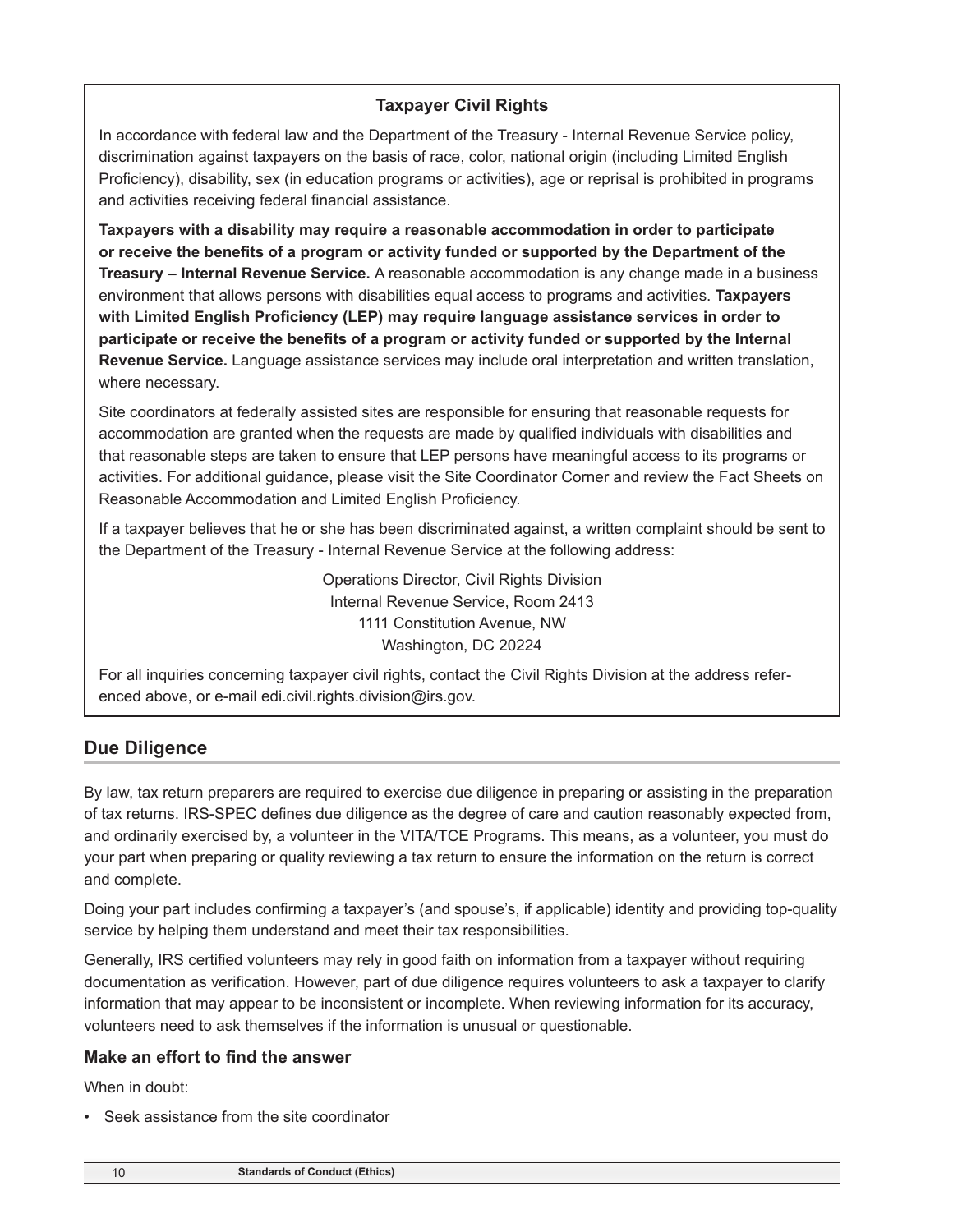- Seek assistance from a tax preparer with more experience
- Reschedule/suggest the taxpayer come back when a more experienced tax preparer is available
- Reference/research publications (i.e. Publication 17, Publication 4012, Publication 596, etc.)
- Research www.irs.gov for the answer
- Call the VITA/TCE Hotline at 1-800-829-VITA (8482)
- Research the Interactive Tax Assistance (ITA) on www.irs.gov to address tax law qualifications
- Advise taxpayers to seek assistance from a professional tax preparer

If at any time a volunteer becomes uncomfortable with the information and/or documentation provided by a taxpayer, the volunteer should not prepare the tax return.

## **Failure to Comply with the Standards of Conduct**

## **Who enforces the standards?**

Because the U.S. tax system is based on voluntary compliance, taxpayers are able to compute their own tax liability. Most taxpayers compute their tax accurately, but at times unscrupulous taxpayers and preparers evade the system by filing fraudulent returns. For this reason, some sponsoring organizations may choose to perform background checks on their volunteers.

The VITA/TCE Programs are operated by sponsoring partners and/or coalitions outside the IRS. However, IRS is responsible for the oversight of these programs. Generally, volunteers are selected by partners and not by the IRS. A volunteer tax preparer serves an important role. In fact, SPEC Partners and their volunteers are the most valuable resources in the volunteer tax preparation program.

IRS has the responsibility for providing oversight to protect the VITA/TCE Programs' integrity and maintain taxpayer confidence. IRS-SPEC recognizes its volunteers' hard work and does not want it overshadowed by a volunteer's lapse in judgment.

## **How are the standards enforced?**

To maintain confidence in VITA/TCE Programs, IRS-SPEC enhanced Form 13615, Volunteer Standards of Conduct Agreement. The intent is to provide guidance to volunteers and a structure for regulating ethical standards.

If conduct violating the standards occurs at a VITA/TCE site, IRS-SPEC will recommend corrective actions. If the site cannot remedy the conduct, then IRS-SPEC will discontinue its relationship and remove any government property from the site.

In cases of malfeasance, illegal conduct, and/or management practices that violate the VSC, IRS-SPEC may terminate a grant. A volunteer's conduct could put a site or partner in jeopardy of losing its government funding.

## **What if an unethical situation is discovered at a site?**

If volunteers, site coordinators, or taxpayers identify potential problems at the partner, site, or volunteer level that they feel may require additional, independent scrutiny, they can report these issues using the external referral process (VolTax) by emailing [WI.Voltax@irs.gov.](mailto:WI.Voltax@irs.gov) SPEC employees and managers who identify unethical behavior or violations to the VSC will use an internal referral process.

## **Volunteer's role in reporting questionable activity**

Honest taxpayers and tax preparers preserve the tax system's integrity. To sustain confidence in the VITA/ TCE Programs, you should report violations that raise substantial questions about another volunteer's honesty, trustworthiness, or fitness as a tax preparer.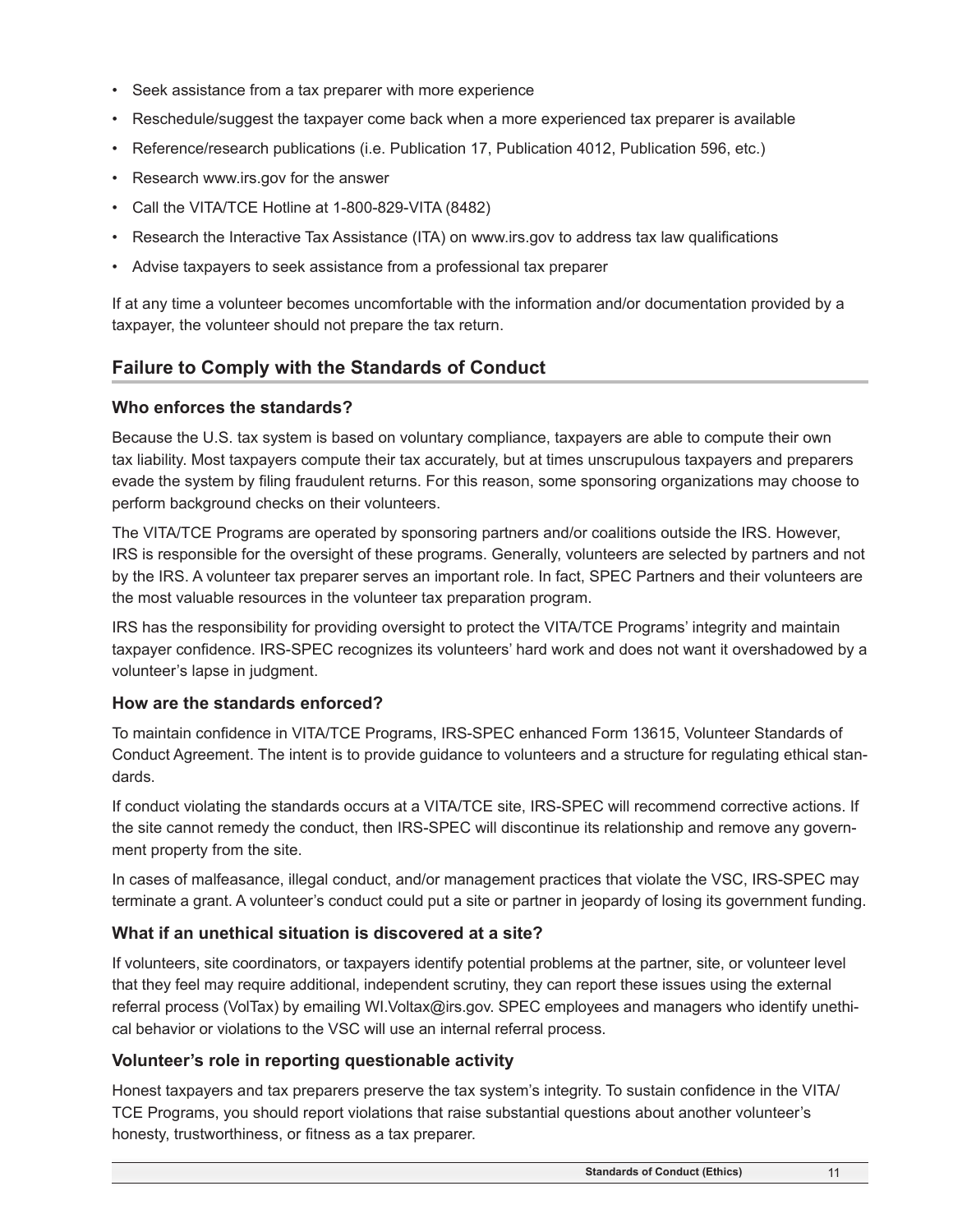Taxpayers and tax preparers who violate tax law are subject to civil and criminal penalties. Any person who willfully aids or assists in, or procures, counsels, or advises the preparation or presentation of a materially false or fraudulent return is subject to criminal punishment.

IRS-SPEC will refer violations to the IRS Criminal Investigation Division or the Treasury Inspector General for Tax Administration. You can report a violation by emailing WI.Voltax@irs.gov.

## **Site Coordinator's Responsibility**

If a site coordinator determines a volunteer has violated the Volunteer Standards of Conduct, the site coordinator needs to immediately remove the volunteer from all site activities and notify both the partner and IRS-SPEC with the details of the violation. The site coordinator can notify IRS-SPEC by either contacting their SPEC Relationship Manager or using the external referral process (VolTax). If the site coordinator contacts the territory, the territory will use the internal referral process to elevate the referral to headquarters.

It is critical that SPEC Headquarters be notified as quickly as possible of any potential misconduct by any volunteers to preserve the integrity of the VITA/TCE Programs.

#### example

While reading the newspaper, Violet, the site coordinator at Pecan Public Library, learns that one of her volunteers, Dale, was arrested for identity theft. The article indicates Dale has been using other people's identities to apply for credit cards and then using these cards for unauthorized purchases. Violet sends an e-mail to WI.voltax@irs.gov with the details from the news article. When the site opens the next day, Violet pulls Dale aside and advises him that he cannot work at the site due to his arrest on identity theft charges.

## *External Referral Process*

The external referral process (VolTax) provides taxpayers, volunteers, site coordinators, and others an avenue to report potential unethical problems encountered at VITA/TCE sites. Volunteers and taxpayers can send an e-mail to WI.Voltax@irs.gov.

The e-mail address is available in:

- Publications 4836 and 4836(SP), VITA and TCE Free Tax Preparation Program
- Form 13614-C, Intake/Interview & Quality Review Sheet
- Publication 730, Important Tax Records Envelope

All VITA and TCE sites are required to display Publications 4836 and 4836(SP), or D-143 for AARP sites, in a visible location to ensure taxpayer awareness of the ability to make a referral.

It is critical that volunteers and taxpayers immediately report any suspicious or questionable behavior. The IRS will investigate the incidents reported to the email address to determine what events occurred and what actions need to be taken. In addition, your reported violations should be shared with your sponsoring partner and local SPEC Territory Office.

Taxpayers and tax preparers who violate tax law are subject to civil and criminal penalties. Any person who willfully aids or assists in, procures, counsels, or advises the preparation of a false or fraudulent return is subject to criminal punishment.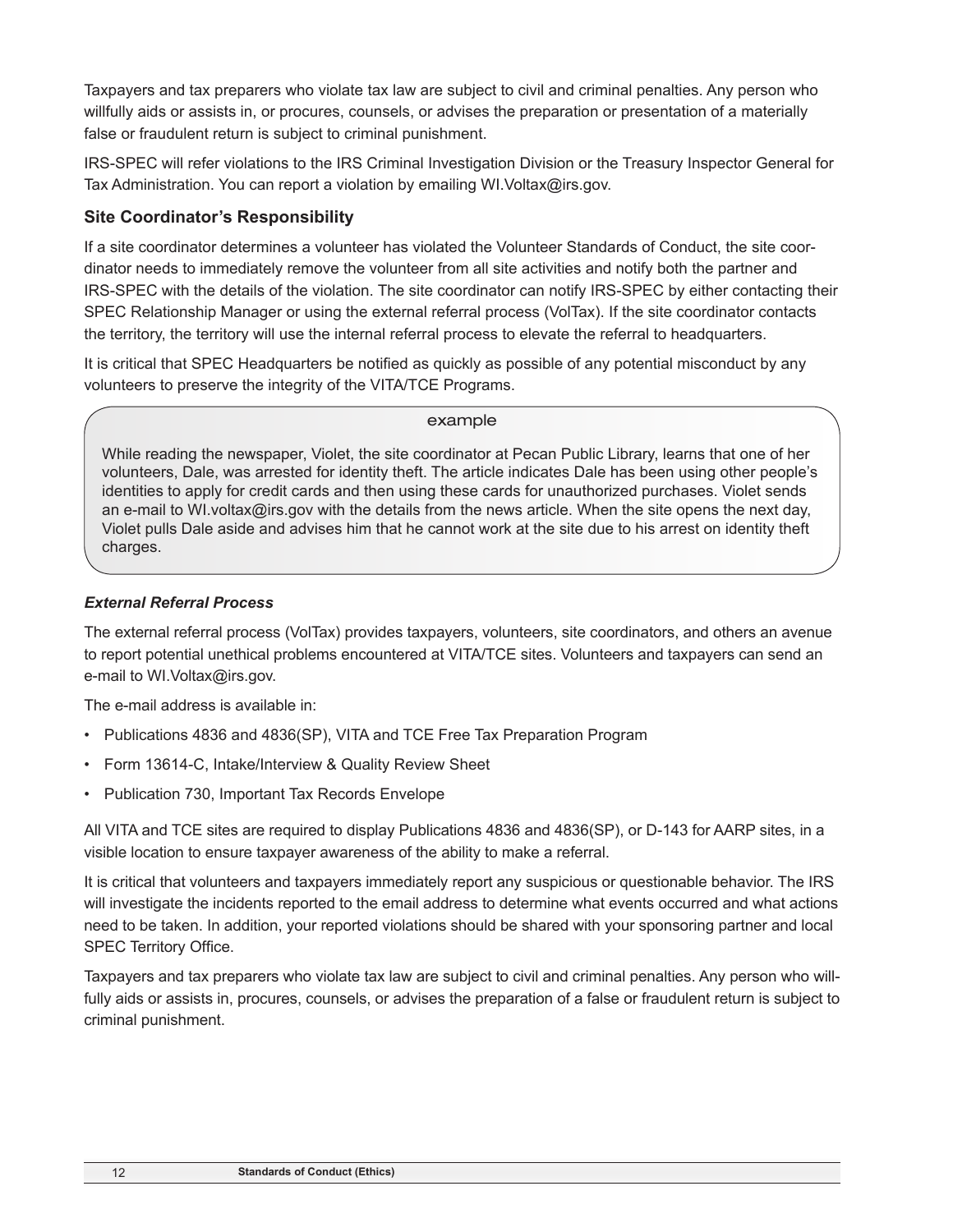## *Volunteer Registry*

Volunteers and partners released from the VITA/TCE Programs for egregious actions can be added to the IRS-SPEC Volunteer Registry. The IRS-SPEC Director will determine if a volunteer or partner should be added to the registry. The purpose of the registry is to notify IRS-SPEC employees of volunteers and partners who were removed from the VITA/TCE Programs. The registry will include partner or individual names, locations, and affiliated agency or sponsors. Volunteers and/or partners on this list are unable to participate in VITA/TCE Programs indefinitely. Egregious actions include, but are not limited to, one or more of the following willful actions:

- Creating harm to taxpayers, volunteers or IRS employees
- Refusing to adhere to the Quality Site Requirements
- Accepting payments for return preparation at VITA/TCE sites
- Using taxpayer personal information for personal gain
- Knowingly preparing false returns
- Engaging in criminal, infamous, dishonest, notorious, disgraceful conduct
- Any other conduct deemed to have a negative impact on the VITA/TCE Programs

## **What is the impact on VITA/TCE Programs?**

Unfortunately, one volunteer's unethical behavior can cast a cloud of suspicion on the VITA/TCE Programs as a whole. IRS-SPEC has closed tax sites due to unethical behavior, which left taxpayers without access to free tax preparation in their community. The consequences to the tax site or sponsoring organization may include:

- Terminating the partnership between the IRS and the sponsoring organization
- Discontinuing IRS support
- Revoking or retrieving the sponsoring organization's grant funds
- Deactivating IRS Electronic Filing Identification Number (EFIN)
- Removing all IRS products, supplies, and loaned equipment from the site
- Removing all taxpayer information
- Disallowing use of IRS logos

## **What is the impact on taxpayers?**

A taxpayer is responsible for paying only the correct amount of tax due under the law. However, an incorrect return can cause a taxpayer financial stress. Although a return is accepted, it may not be accurate. Acceptance merely means the required fields are complete and that no duplicate returns exist.

It is imperative to correctly apply the tax laws to the taxpayer's situation. While a volunteer may be tempted to bend the law to help taxpayers, this will cause problems in the future.

## *How might the taxpayer find relief?*

If tax collection would cause significant hardship, the taxpayer may be able to find relief. Significant hardship means serious deprivation, not simply economic or personal inconvenience to the taxpayer. In this case, collection action may stop, but interest and penalties will continue to accrue until the balance is paid in full.

## *What if the taxpayer is not telling the truth?*

As described under VSC #4, the tax controversy process can be long and drawn-out. A volunteer who senses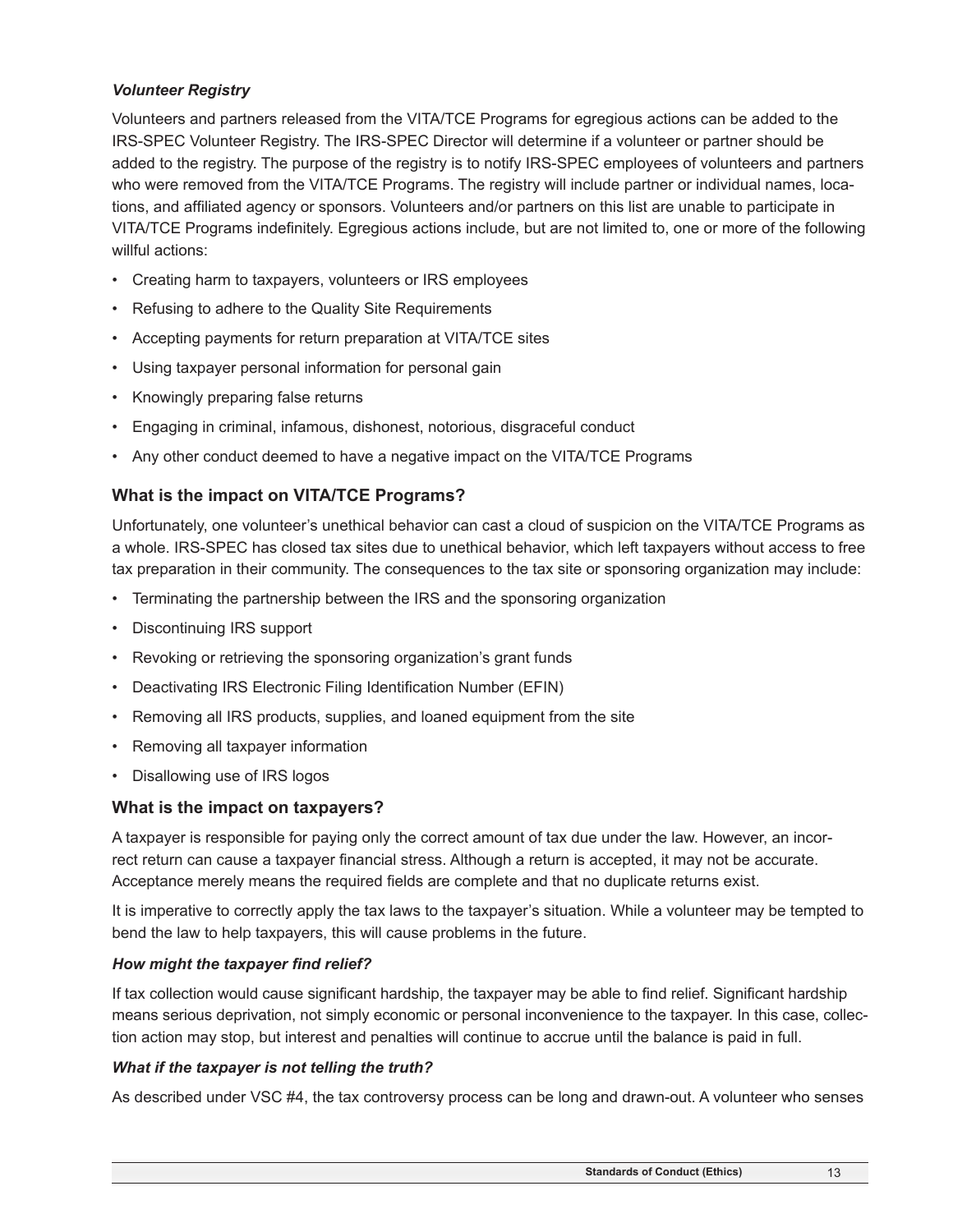that a taxpayer is not telling the truth should not ignore it. Conduct a thorough interview to ensure there is no misunderstanding. If that does not resolve the matter, refer the taxpayer to the site coordinator. Remember, if a volunteer is not comfortable with the information provided from the taxpayer, the volunteer is not obligated to prepare the return.

## **Taxpayer review and acknowledgement**

After the return is finished, an IRS tax law-certified volunteer must briefly discuss the filing status, exemptions, income, adjusted gross income, credits, taxes, payments, and the refund or balance due with the taxpayer. If the taxpayer has any questions, concerns, or requires additional clarification about the return, the volunteer must assist the taxpayer. If necessary, ask the site coordinator for assistance.

Tax returns include the following disclosure statements:

- For the Taxpayer: "Under penalties of perjury, I declare that I have examined this return and accompanying schedules and statements, and to the best of my knowledge and belief, they are true, correct, and complete."
- For the Preparer: "Declaration of preparer (other than the taxpayer) is based on all information of which preparer has any knowledge."

**Volunteers must remind taxpayers that when they sign the return (either by signing Form 1040, U.S. Individual Income Tax Return or signing Form 8879, IRS e-file Signature Authorization), they are stating under penalty of perjury that the return is accurate to the best of their knowledge.**

# **Volunteer Protection Act**

Public Law 105-19, Volunteer Protection Act of 1997 (VPA) generally protects volunteers from liability for negligent acts they perform within the scope of their responsibilities in the organization for whom they volunteer. The VPA is not owned or written exclusively for Internal Revenue Service. This is a public law and relates to organizations that use volunteers to provide services.

## **What is a volunteer?**

Under the VPA, a "volunteer" is an individual performing services for a nonprofit organization or a governmental entity (including as a director, officer, trustee, or direct service volunteer) who does not receive for these services more than \$500 total in a year from the organization or entity as:

- Compensation (other than reasonable reimbursement or allowance for expenses actually incurred), or
- Any other thing of value in lieu of compensation

Although an individual may not fall under the VPA definition of a "volunteer," which means they may not be protected under the VPA, they are still considered volunteers by the VITA/TCE Programs. To ensure protection, those who do not fit this VPA volunteer definition should seek advice from their sponsoring organization's attorneys to determine liability protection rights.

## **What does the VPA do?**

The purpose of the VPA is to promote the interests of social service program beneficiaries and taxpayers and to sustain the availability of programs, nonprofit organizations, and governmental entities that depend on volunteer contributions. It does this by providing certain protections from liability concerns for volunteers serving nonprofit organizations and governmental entities.

The VPA protects volunteers from liabilities if they were acting within the scope of the program and harm was not caused by willful or criminal misconduct, gross negligence, reckless misconduct, conscious, flagrant indifference to the rights or safety of the individual harmed by the volunteer. The VPA does not protect conduct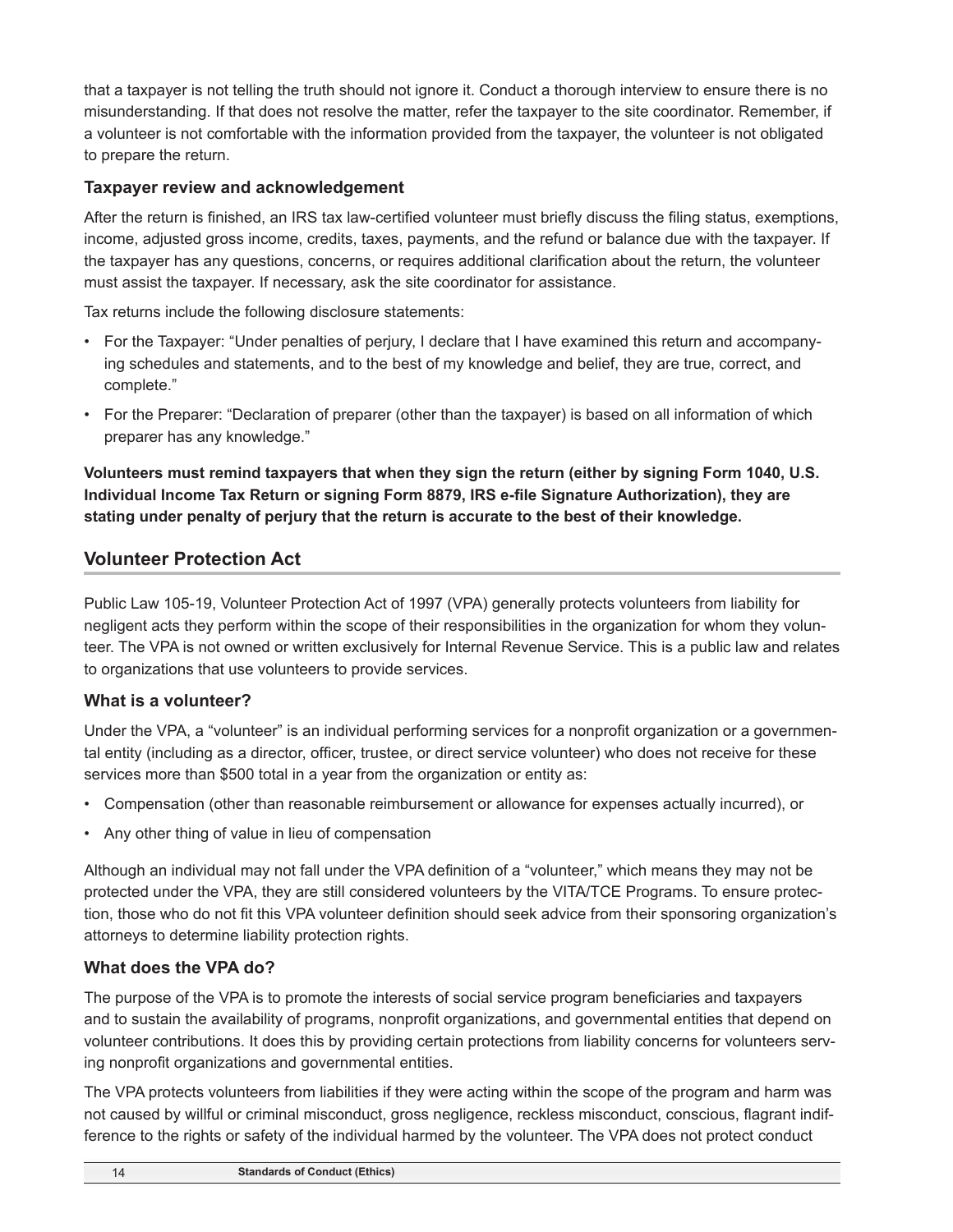that is willful or criminal, grossly negligent, reckless, or conduct that constitutes a conscious, flagrant indifference to the rights or safety of the individual harmed by the volunteer.

Volunteers should only prepare returns that are within their tax law certification level, their site's certification level, and the level of certification under the VITA/TCE Programs. See the Scope of Service Chart in Publication 4012 for more information.

In general, if volunteers are performing their responsibilities while adhering to the Volunteer Standards of Conduct, they are protected. However, local and state laws still must be considered. Sponsoring organizations should seek advice from their attorneys to determine how this law protects their volunteers.

# **Instructions for Completing Training, Certification, and the VSC Agreement**

Before working at a VITA/TCE site, all volunteers must present a current-year VSC Agreement (Form 13615) to the sponsoring partner and/or site coordinator with the volunteer section completed, signed, and dated. When the volunteer signs Form 13615, they are agreeing to adhere to the VSC. Form 13615 is also used to capture the levels of certification the volunteer has achieved. Form 13615 is not valid until it is signed and dated by the sponsoring partner, site coordinator, instructor, or other partner-designated official after verifying the volunteer's identity (with photo ID) and certification level.

Volunteers may view training and take the certification tests by using:

- Link & Learn Taxes (preferred), OR
- The following products, available for download at www.irs.gov:
	- Publication 4961, VITA/TCE Volunteer Standards of Conduct Ethics **Training**
	- Publication 5101, Intake/Interview & Quality Review Training
	- Form 6744, Volunteer Assistor's Test/Retest

For more information on the certification levels and process, see Publication 4491, VITA/TCE Training Guide, Course Introduction or Link & Learn Taxes, Course Introduction.

## **Volunteers using Link & Learn Taxes must:**

• Pass the VSC certification test with a score of 80% or higher.



Only **new volunteers** are required to view the VSC Training before taking the VSC certification test. In addition, **new volunteers** planning to be a site coordinator or hold a position requiring tax law certification are also required to view the Intake/Interview & Quality Review Training before taking the associated certification test.

- Complete the Intake/Interview & Quality Review certification and pass the appropriate tax law certification tests (Basic, Advanced, etc.) if preparing returns, performing quality review, or other position requiring tax law knowledge. Site coordinators not performing duties that require tax law certification must also pass the Intake/Interview & Quality Review certification.
- Check the Volunteer Agreement digital signature checkbox in Link & Learn Taxes acknowledging that Form 13615, Volunteer Standards of Conduct Agreement, has been read and agreed to.
	- After each test, the Link & Learn system on VITA/TCE Central will add the letter "P" to Form 13615 indicating a passing score for the VSC Training and (if applicable) Intake/Interview & Quality Review certification and tax law certification levels.
- Finish the form by completing the applicable fields (if missing): name, home address, site name, partner name, daytime phone number, e-mail address, volunteer position, and any other required fields.
- Print and review the form and give the completed form to the partner-designated official or site coordinator.
	- The partner-designated official or site coordinator will verify your identity by using your photo identification, and certify by signing and dating the form.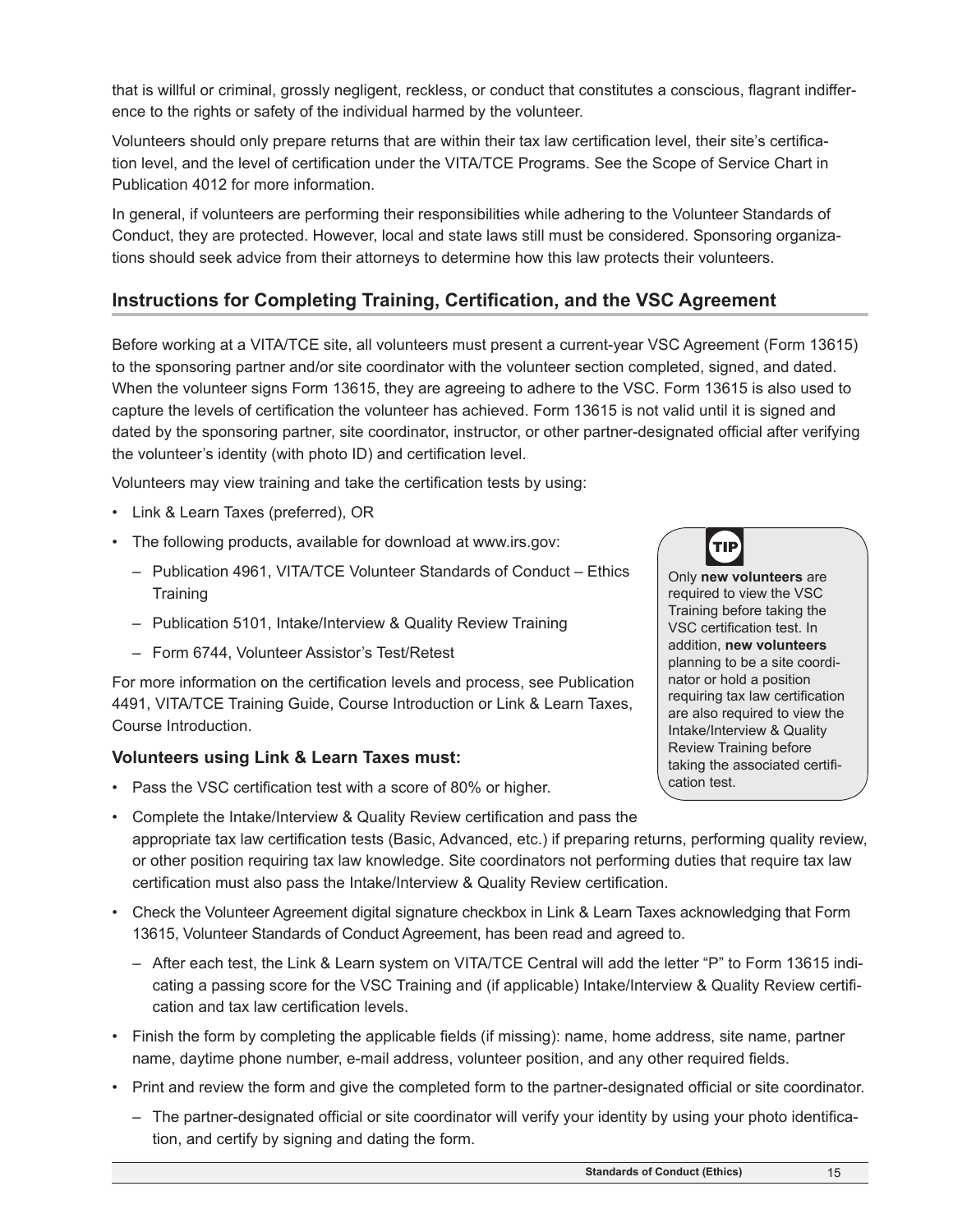## **Volunteers using the paper test must:**

- Take the VSC certification test in Publication 4961 or Form 6744. New volunteers must review the VSC Training in Publication 4961 prior to taking the certification test.
- Complete the Intake/Interview & Quality Review certification test in Form 6744 if they will be certifying in tax law or if they are a site coordinator. New volunteers must view the Intake/Interview & Quality Review Training (Publication 5101) prior to taking the certification test.
- Use Form 6744 to take and pass the appropriate tax law certification tests (Basic, Advanced, etc.) if they will be preparing returns, performing quality review, or other position requiring tax law testing.
- Complete the volunteer section of Form 13615, Volunteer Standards of Conduct Agreement, by adding full name, home address, sponsoring partner/site name, daytime phone number, e-mail address, volunteer position, and number of volunteer years.
- Sign and date Form 13615.

## Instructors will:

- Use Publication 4961 to administer the VSC training and test.
- Review Publication 5101, Intake/Interview & Quality Review Training when instructing new volunteers. This publication can be downloaded from www.irs.gov or secured from your SPEC Relationship Manager.
- Use Form 6744 to administer the certification tests.
- Provide any information that volunteers do not know, such as the partner name.
- Mark "P" for the VSC and Intake/Interview & Quality Review tests, indicating passing scores.
- Mark "P" for each appropriate tax law certification level indicating a passing score.
- Return the form to each volunteer for their signature and date.
- Use photo identification to verify the volunteer's identity and certify by signing and dating Form 13615.
- Provide additional processing instructions for the form.

## **Resolving Problems**

In general, the site coordinator is the first point of contact for resolving any problems that a volunteer may encounter. If a volunteer feels an ethical issue can't be handled by the site coordinator, email IRS at [WI.VolTax@irs.gov](mailto:WI.VolTax@irs.gov) and/or contact the local IRS-SPEC Relationship Manager. The following chart lists common issues that a taxpayer may have and where they can be referred. Publication 5136, Service Guide, also may be helpful when a taxpayer has a question unrelated to tax preparation. Publication 5136 can be located at https://www.irs.gov/pub/irs-pdf/p5136.pdf.

| For this type of issue:  | The appropriate action is:                                               |
|--------------------------|--------------------------------------------------------------------------|
| Individual or company is | Use Form 3949-A, Information Referral. Complete this form online at      |
| violating the tax laws   | www.irs.gov/pub/irs-pdf/f3949a.pdf. Print the form and mail to: Internal |
|                          | Revenue Service, Fresno, CA, 93888.                                      |

VSC and tax law certification can be completed by using Publication 4961, Form 6744, VITA/TCE Volunteers Assistor's Test/Retest, or by using Link & Learn Taxes online. If Link & Learn Taxes is used, volunteers can certify by signing Form 13615 electronically after all required tests are completed with a passing score.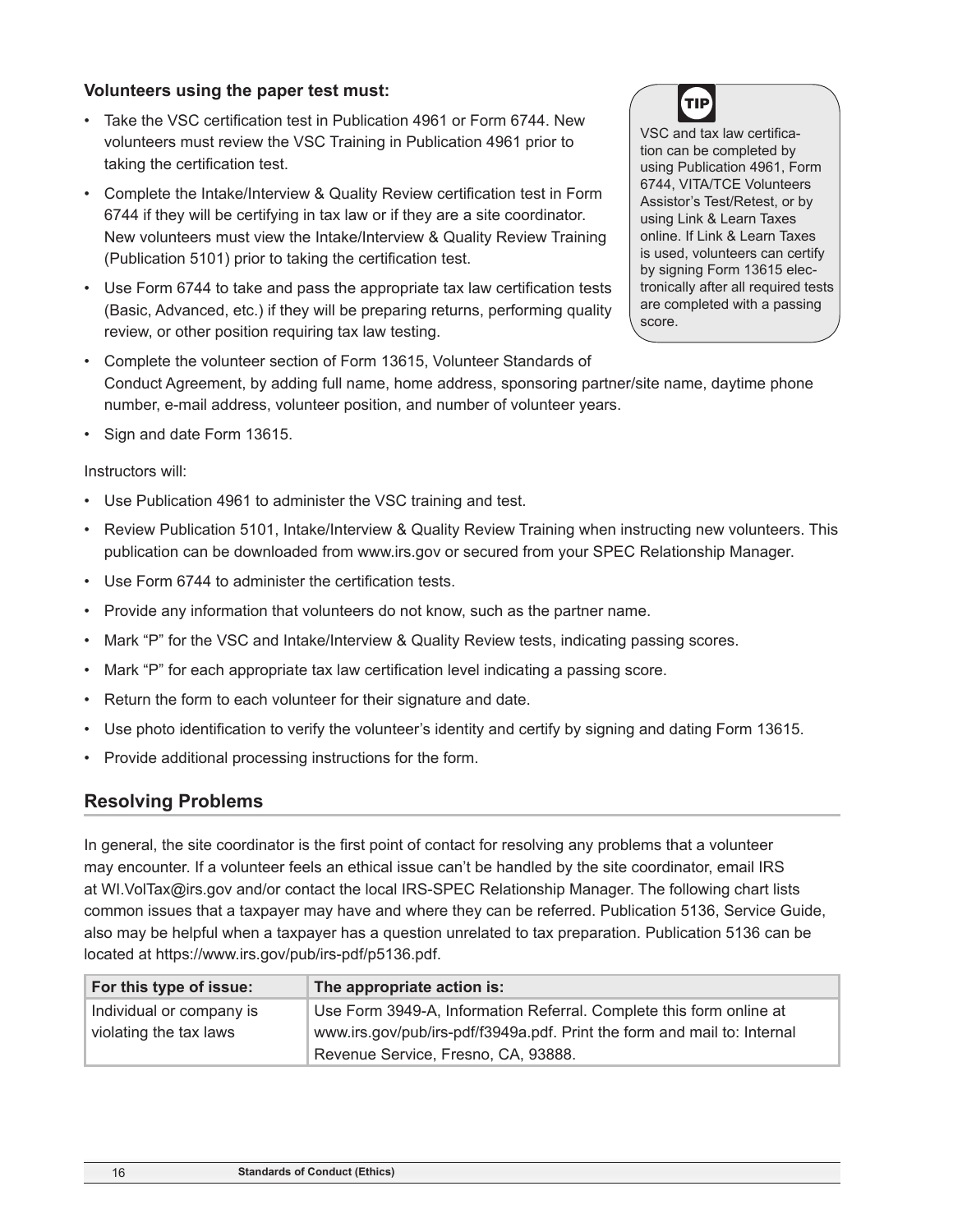| For this type of issue:                                                        | The appropriate action is:                                                                                                                                                                                                                                                                                                                                                                                              |  |  |  |  |  |
|--------------------------------------------------------------------------------|-------------------------------------------------------------------------------------------------------------------------------------------------------------------------------------------------------------------------------------------------------------------------------------------------------------------------------------------------------------------------------------------------------------------------|--|--|--|--|--|
| Victims of identity theft                                                      | Refer taxpayers to Identity Protection Specialized Unit at 1-800-908-4490.<br>The Protection Specialized Unit may issue these taxpayers a notice.<br>Volunteers may prepare returns for taxpayers who bring in their current<br>CP01A Notice or special PIN (6 digit IPPIN). Include the IPPIN on the soft-<br>ware main information page. Instructions are located at:<br>https://www.irs.gov/uac/Identity-Protection. |  |  |  |  |  |
| Taxpayers believe they are                                                     | Refer taxpayers to:                                                                                                                                                                                                                                                                                                                                                                                                     |  |  |  |  |  |
| victims of discrimination                                                      | (Written complaints) Operations Director, Civil Rights Division; Internal<br>Revenue Service, Room 2413; 1111 Constitution Ave., NW; Washington,<br>DC 20224.                                                                                                                                                                                                                                                           |  |  |  |  |  |
|                                                                                | (Email complaints) edi.civil.rights.division@irs.gov                                                                                                                                                                                                                                                                                                                                                                    |  |  |  |  |  |
| Taxpayers have account                                                         | Taxpayers should be referred to www.irs.gov:                                                                                                                                                                                                                                                                                                                                                                            |  |  |  |  |  |
| questions such as balance<br>due notices and transcript                        | . If they want to make a payment, they will click on Pay Your Tax Bill icon.                                                                                                                                                                                                                                                                                                                                            |  |  |  |  |  |
| or installment agreement<br>requests                                           | . If they are requesting an installment agreement they will select, Can't<br>Pay Now?                                                                                                                                                                                                                                                                                                                                   |  |  |  |  |  |
|                                                                                | . If they have a notice, they will enter understanding your notice in the<br>Search feature on IRS.gov.                                                                                                                                                                                                                                                                                                                 |  |  |  |  |  |
|                                                                                | If they still need help, refer the taxpayer to a local Taxpayer Assistance<br>Center or they can call the toll-free number 1-800-829-1040.                                                                                                                                                                                                                                                                              |  |  |  |  |  |
| Federal refund inquiries                                                       | Refer the taxpayer to www.irs.gov and click on Where's My Refund?                                                                                                                                                                                                                                                                                                                                                       |  |  |  |  |  |
| State/local refund inquiries                                                   | Refer to the appropriate state or local revenue office.                                                                                                                                                                                                                                                                                                                                                                 |  |  |  |  |  |
| Taxpayers have been unsuc-<br>cessful in resolving their issue<br>with the IRS | Tell taxpayers that the Taxpayer Advocate Service can offer special help to<br>a taxpayer experiencing a significant hardship as the result of a tax prob-<br>lem. For more information, the taxpayer can call toll free 1-877-777-4778<br>(1-800-829-4059 for TTY/TDD) or go to www.irs.gov and enter Taxpayer<br>Advocate in the Search box.                                                                          |  |  |  |  |  |

## **Exercises**

Using your reference materials, answer the following questions.

**Question 1:** Taxpayer Edna brings her tax documents to the site. She completes Form 13614-C, Intake/ Interview & Quality Review Sheet. She indicates in Part III of Form 13614-C that she has self-employment income along with other income and expenses.

Joe, a volunteer tax preparer, reviews Form 13614-C with Edna. He asks if she brought all of her documents today, and asks to see them. Included in the documents is Form 1099-MISC, Miscellaneous Income, showing \$7,500 of non-employee compensation in Box 7. She tells Joe that she has a cleaning business that provides services to local businesses.

Edna says she also received \$4,000 in cash payments for additional cleaning work. When Joe asks if she received any documentation supporting these payments, she says no, the payments were simply paid to her for each cleaning job she performed.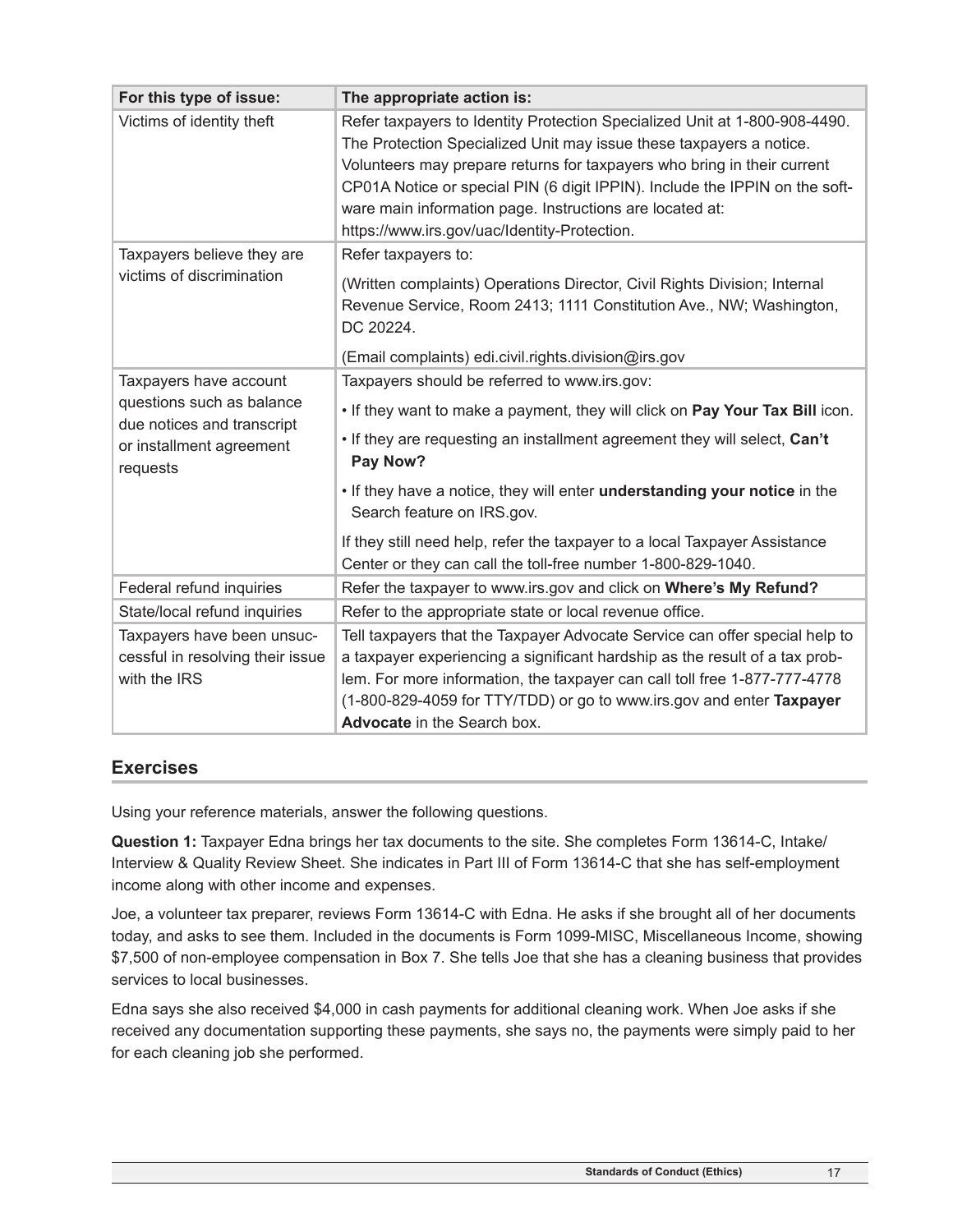At this point, Joe suggests that because the IRS has no record of the cash payments, Edna does not need to report these payments on her return. Edna is concerned and feels like she could "get in trouble" with the IRS if she does not report all of her income. Joe assures her that the chance of the IRS discovering that she did not report cash income is very small.

Joe prepares Form 1040, Individual Income Tax Return. On Schedule C, Line 1 he reports only the \$7,500 reported in Box 7 of Form 1099-MISC. When Joe completes the return, he hands it to Edna to sign Form 8879, IRS e-file Signature Authorization.

A. Is there a Volunteer Standards of Conduct violation? If yes, describe.

- B. What should happen to the volunteer?
- C. What should the volunteer have done?

**Question 2:** Taxpayer George completes Form 13614-C indicating in Part II that his marital status is single with one dependent, Amelia. Volunteer preparer Marge reviews the intake form and the taxpayer's information documents.

When Marge asks if Amelia is related to George, he says no, that Amelia is the child of a personal friend who is not filing a tax return. Amelia's mother told George to claim the child and even gave him Amelia's Social Security card. Marge then asks whether George provided more than one-half of Amelia's support, but George says no. He goes on to say that he should be able to claim Amelia as a dependent because no one else is claiming her.

Marge agrees that although Amelia is not George's qualifying child or relative, he can still claim her as a dependent because no one else will. Marge goes on to suggest that the child could be listed as George's niece who lives with him, so that he can file as a Head of Household and claim the Earned Income Tax Credit (EITC). Marge completes Form 13614-C, Section B, accordingly.

Marge assures George that chances of the IRS discovering that he and Amelia are not related would be very small. Marge prepares the return with the Head of Household status and claiming the EITC and Child Tax Credits for "qualifying child" Amelia. George signs Form 8879.

A. Is there a Volunteer Standards of Conduct violation? If yes, describe.

- B. What should happen to the volunteer?
- C. What should the volunteer have done?

**Question 3:** Taxpayer Isabel's completed Form 13614-C indicates that she does not have an account to directly deposit a refund. When volunteer James prepares Isabel's return, it shows that Isabel is entitled to a \$1,200 refund.

James tells Isabel that a paper check may take up to 6 weeks to arrive, but if she has the funds directly deposited to a checking account, the amount would be available in up to 21 business days. He offers to have the money deposited to his own checking account, stating that on receipt of the money he would turn it over to her. Isabel agrees and allows James to enter his routing number and account information on her return. James gives the money to Isabel when he receives it.

- A. Is there a Volunteer Standards of Conduct violation? If yes, describe.
- B. What should happen to the volunteer?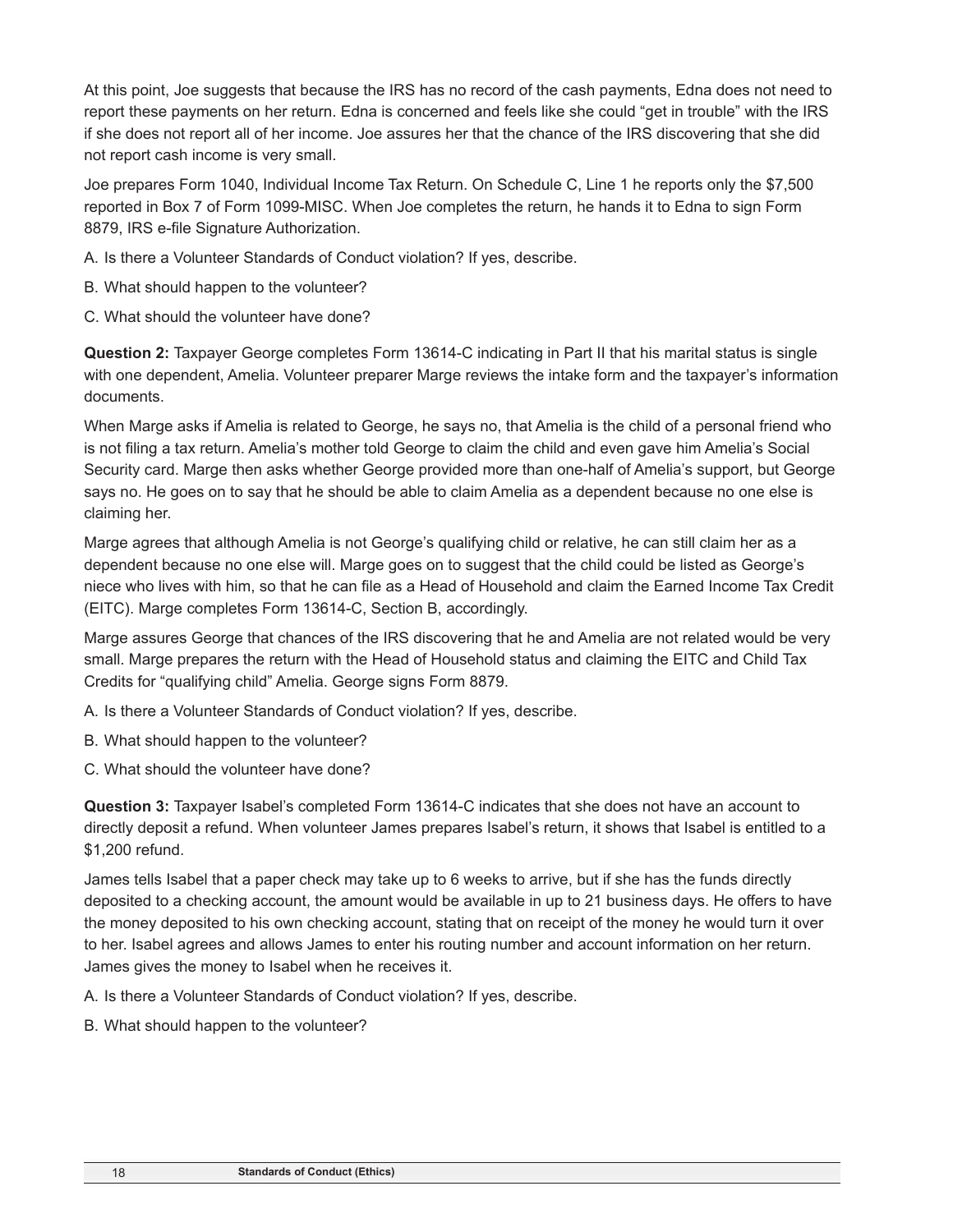**Question 4:** While volunteer James is completing Isabel's return, he notes that she is single and asks her if she would like to meet some evening at a local bar so they could get to know each other better. Although Isabel says that she would prefer that he not call her, James says he does not give up that easily and that he will call her later in the week.

Isabel reports the conversation to the site coordinator before she leaves the site.

A. Is there a Volunteer Standards of Conduct violation? If yes, describe.

B. What should happen to the volunteer?

**Question 5:** Volunteer John is preparing a return for taxpayer Max, who sold stock during the tax year. Max says he does not want to report capital gains and tells John that the cost basis on the stock sold was equal to or higher than the sales price. Based on his own stock portfolio, John believes Max is lying. John explains to Max that if the IRS examines the return, the cost basis will have to be supported by written statements or other documents of the purchases. Max says he understands, but he still wants the return completed with the amounts he has given to John. After John completes the return and Max signs Form 8879, the return is e-filed.

A. Is there a Volunteer Standards of Conduct violation? If yes, describe.

B. What should happen to the volunteer?

**Question 6:** When Joelle, site coordinator, returns from a lunch break, she notices the waiting area is nearly empty. When she asks Greeter Jade what happened, Jade says that volunteer Nathan and a taxpayer had a loud, bitter argument, and many taxpayers got concerned and left.

Joelle takes Nathan to a private area and asks him to explain what happened. Nathan says the taxpayer became upset when Nathan told him that as a noncustodial parent he had to have a signed Form 8332, Release/Revocation of Release of Claim to Exemption for Child By Custodial Parent, or he could not claim his children as dependents. Nathan admits that he got angry when the taxpayer started name calling. Nathan says he told the taxpayer, "If you don't like our free service, then you can go somewhere else." Nathan also says there was a lot of yelling and cussing on both sides and then the taxpayer left the site.

- A. Is there a Volunteer Standards of Conduct violation? If yes, describe.
- B. What should happen to the volunteer?
- C. What should the volunteer have done?

## **Intake/Interview & Quality Review Processes**

## **Introduction**

Taxpayers should be confident they receive quality service when using services offered through the VITA/TCE Programs. This includes having an accurate tax return prepared. A basic component of preparing an accurate return begins with a conversation with the taxpayer and includes asking the right questions.

Form 13614-C, Intake/Interview & Quality Review Sheet, is a tool designed to assist IRS tax law-certified volunteers in asking the necessary questions to obtain the information necessary to prepare an accurate tax return. IRS reviews indicate that tax return accuracy is improved when Form 13614-C is used correctly with an effective interview of the taxpayer.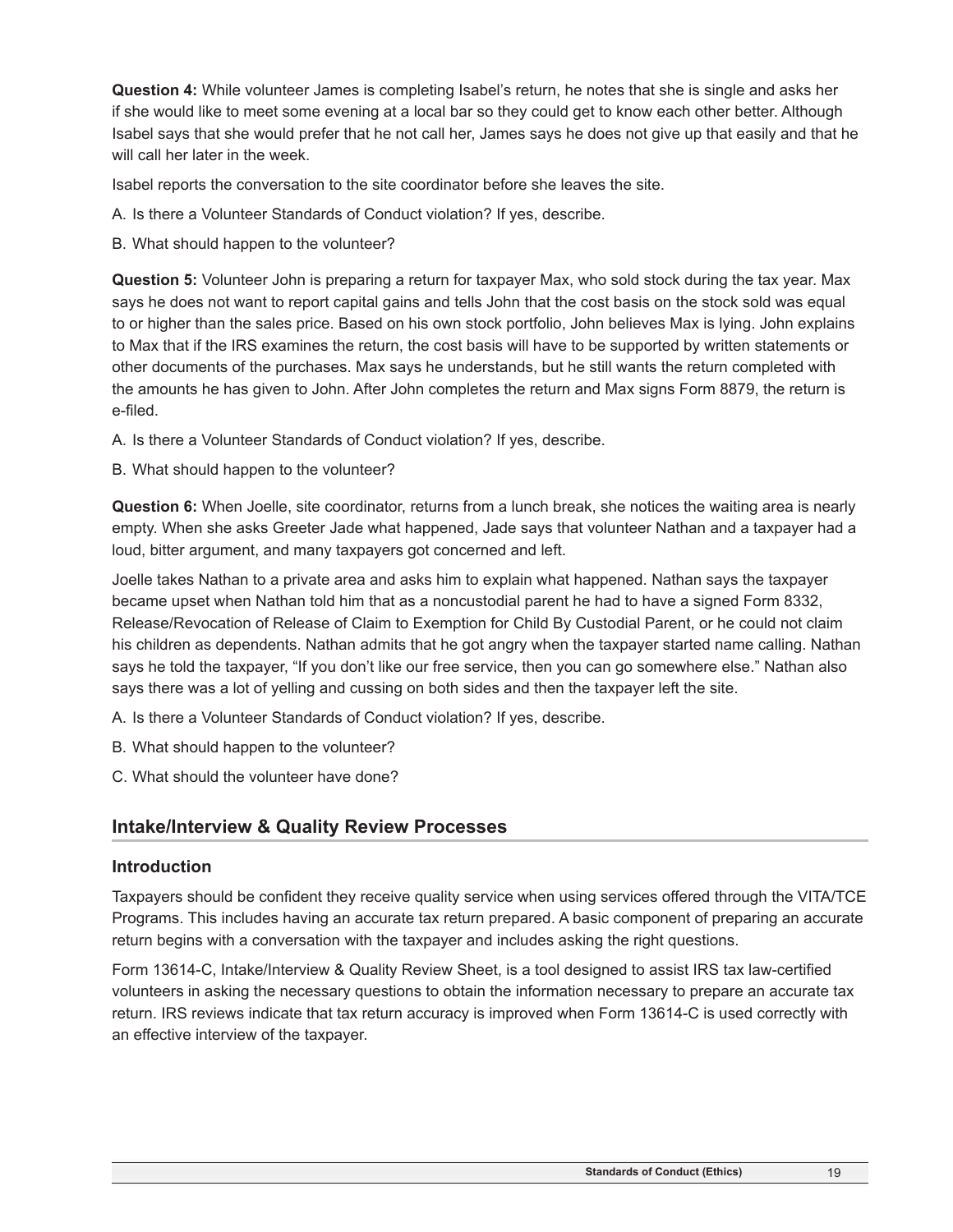## **Purpose of this Training**

The training provided here will educate all volunteers, especially greeters, who are not certified in tax law and who work in the intake area, on their role and involvement in the return preparation process. All volunteers need to understand the process used at a site to prepare a tax return from start to finish. This process should be explained to the taxpayer when they enter the site.

This training is designed to only provide an overview of the Intake/Interview & Quality Review Process so all IRS volunteers understand their responsibilities. All site coordinators and volunteers who answer tax law questions, instruct tax law classes, prepare or correct tax returns, and/or conduct quality reviews of completed tax returns must be certified in Intake/Interview & Quality Review in addition to the tax law and VSC certification requirements. The certification test is based on the more detailed training on how to use the intake sheet to prepare and quality review tax returns. The detailed training is available on VITA/TCE Central and by downloading Publication 5101, Intake/Interview & Quality Review Training, from www.irs.gov. The detailed training is required for new IRS tax law-certified volunteers and is recommended for returning volunteers.

## **Adherence to the Intake/Interview Process Tool**

Form 13614-C is a tool similar to what is required when a taxpayer visits a professional tax preparer or uses tax preparation software. It is a starting point to engage the taxpayer in discussion to gather all the necessary information to prepare an accurate tax return.

Just like any tool, it has to be used properly to reach the desired outcome. Each year the IRS SPEC has seen improvements with using Form 13614-C. In most cases, taxpayers are completing their sections. However, many tax law-certified volunteer preparers do not:

- Look at the information completed by the taxpayer
- Engage in a conversation with the taxpayer
- Clarify any "unsure" answers the taxpayer has marked

#### example

During TIGTA and SPEC shopping reviews, analysts posed as taxpayers at volunteer return preparation sites. The "taxpayers" checked the question on Form 13614-C indicating they had interest income but did not provide a Form 1099-INT. Many volunteers never asked about the interest income during the interview. As a result, the interest income was omitted from the tax return and the tax return was incorrect. Had a thorough interview and review of the Form 13614-C been conducted by the tax law-certified volunteer, the interest income would have been discovered and an accurate return would have been prepared.

## **The Intake Process**

Unless noted, most steps of the intake process can be done by a greeter who has not been certified in tax law. An experienced IRS tax law-certified volunteer should be consulted when tax law questions require clarification at any point during the intake process.

The Intake/Interview & Quality Review Process includes the following components to ensure volunteers obtain the necessary information to prepare an accurate return:

- 1. The Intake Process:
	- a. Greeting the taxpayer
	- b. Ensuring the taxpayer and spouse, if applicable, have photo identification
	- c. Verifying the taxpayer has SSN or ITIN required documentation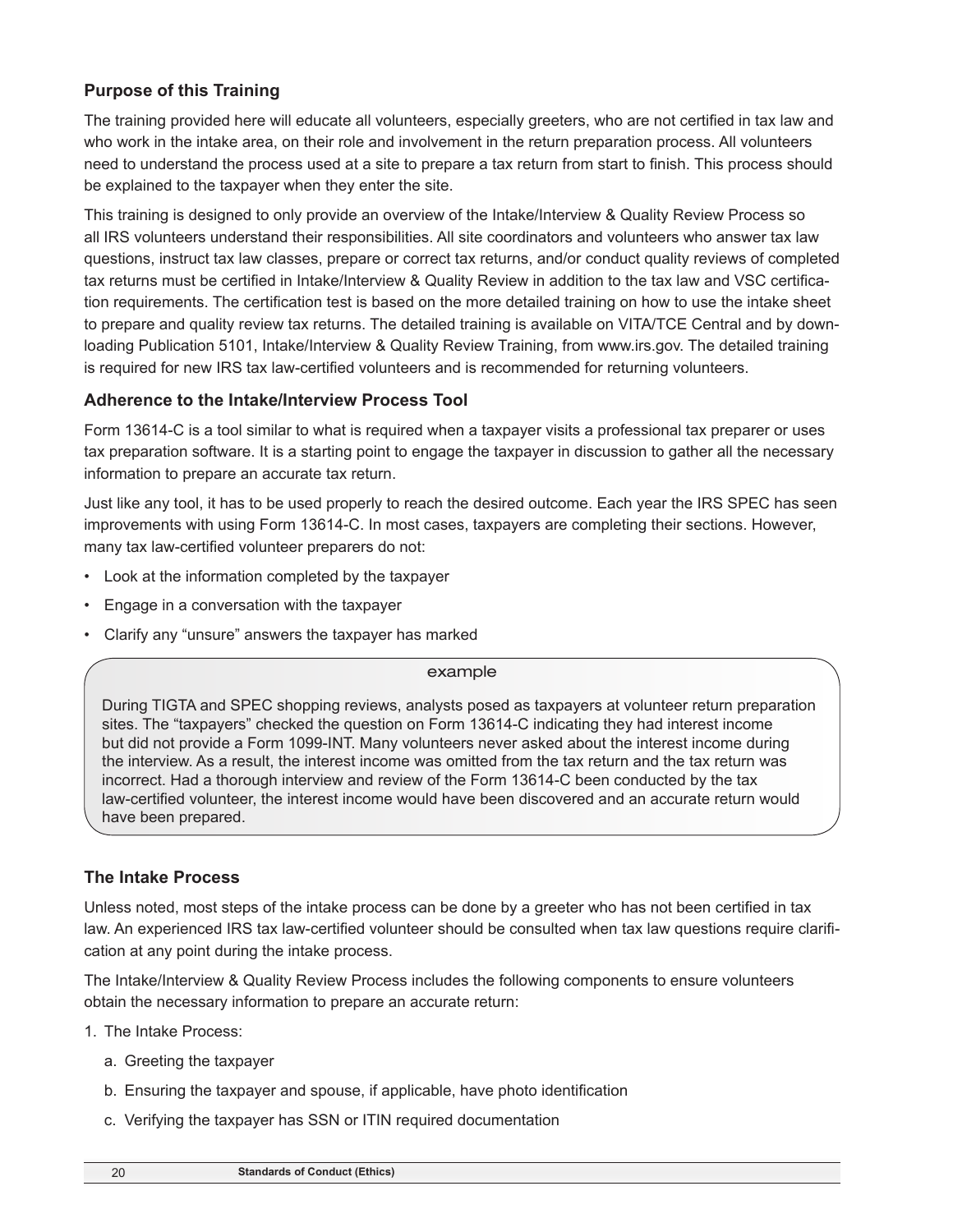- d. Explaining the return preparation process
- e. Providing Form 13614-C to the taxpayer for completion, explaining documents required
- f. Determining the return certification level, and
- g. Assigning the taxpayer to a qualified tax preparer
- 2. The Interview Process
	- a. Interviewing the taxpayer
	- b. Checking photo identification for the taxpayer and spouse, if applicable, and verifying SSN or ITIN for everyone on the return
	- c. Preparing the tax return
- 3. The Quality Review Process
	- a. Inviting the taxpayer to participate
	- b. Reviewing the return for accuracy (The steps for performing the quality review are listed on Form 13614-C, Part VII.)
	- c. Informing taxpayers they are responsible for the information on their tax return

## *Greet the taxpayer*

During this stage, an assessment should be made to ensure the taxpayer has everything the tax preparer needs to prepare the tax return. Performing this task right away ensures taxpayers are not wasting their time by waiting and then being turned away for reasons that could have been discovered early. The volunteer working in the intake area should:

- Make sure the taxpayer and spouse, if applicable, have brought photo identification with them to show the return preparer and/or the quality reviewer.
- Verify they have SSN cards and/or ITIN letters or cards, or other acceptable verification, for everyone on the return. More information on acceptable documentation is found in Publication 4299.
- Ask the taxpayer if they have received and brought all their tax documents, like Forms W-2 and 1099-R.
- If the site has gross income limits, take a quick check to make sure the taxpayer(s) income is below the limit.
- Verify both spouses are at the site that day if filing a joint tax return.

## *Explain the steps of the Intake/Interview & Quality Review Process to the taxpayer*

Explain the Intake/Interview & Quality Review Process so that the taxpayers understand that they are expected to:

- Complete Form 13614-C prior to having the return prepared
- Be interviewed by the return preparer and answer additional questions as needed
- Participate in a quality review of their tax return by someone other than the return preparer

## *Provide the taxpayer Form 13614-C*

Ask the taxpayer to complete pages 1, 2 and 3 of Form 13614-C. An IRS tax law-certified volunteer might need to offer assistance in the following cases. As a reminder, Form 13614-C is required to be used at all VITA/TCE sites.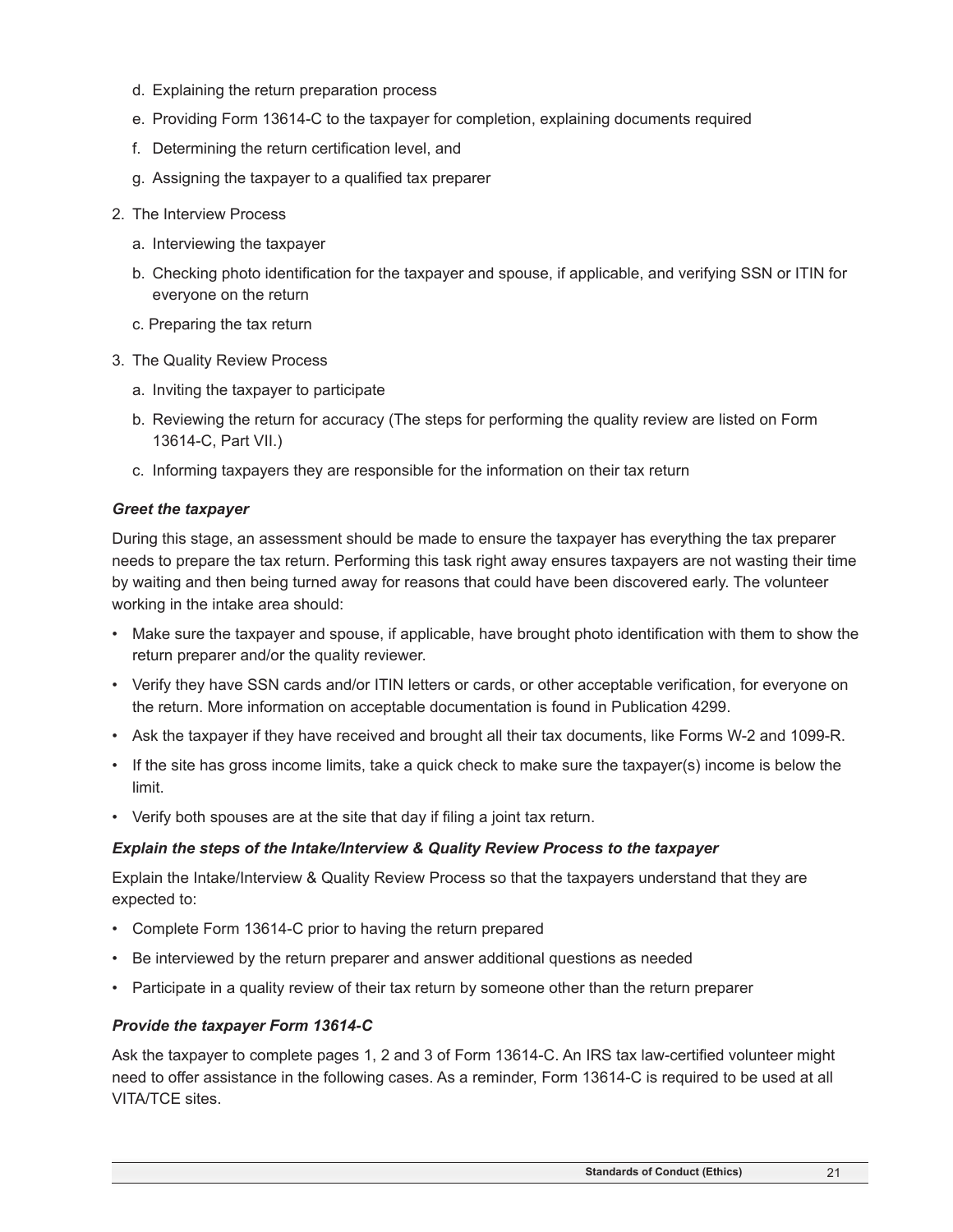| If taxpayers                                                                                                             | Then a tax law-certified volunteer should                                                                                        |  |  |  |  |  |  |
|--------------------------------------------------------------------------------------------------------------------------|----------------------------------------------------------------------------------------------------------------------------------|--|--|--|--|--|--|
| Cannot complete the form for any reason                                                                                  | Fill out the form by asking them the questions and<br>recording their answers.                                                   |  |  |  |  |  |  |
| Do not understand a question, they can mark<br>"unsure"                                                                  | Assist them with answering the question.                                                                                         |  |  |  |  |  |  |
| Have income, expenses, or life events not listed<br>on Form 13614-C, which might indicate an out-<br>of-scope tax return | Review the information and determine if the return is<br>within scope for the site requirements and volunteer<br>certifications. |  |  |  |  |  |  |

## *Determine the certification level of the tax return*

A greeter can perform this part of the process. When a greeter is not available, an IRS tax law-certified preparer should go through similar steps before starting the return preparation.

- Page 2 of Form 13614-C identifies the required tax law certification level for each question. The levels are identified as B (Basic), A (Advanced), M (Military), HSA (Health Savings Accounts).
- Determine the potential certification level required for the tax return based on how the intake sheet was completed. All questions marked as "yes" and "unsure" should be reviewed to determine the highest certification level needed to prepare the return or to discuss the "unsure" responses.
- The volunteer assigning or selecting the tax return for preparation must understand how to identify the certification level required for that return.
- The volunteer will also want to ensure the taxpayer does not have other income or expense items that may be out of scope for the program or site. The greeter, if not tax law-certified, may need to enlist the assistance of a tax law-certified volunteer to make the final determination on potential out-of-scope issues.

If the greeter cannot assign the taxpayer to a tax law-certified preparer with the required certification level listed on Form 13614-C, the greeter is required to seek assistance to determine if the taxpayer's return can be prepared at the site. The determination will be based on a combination of the site's return preparation policy and Scope of Service Chart listed in Publication 4012. This will ensure taxpayers are not mistakenly turned away from the site.

#### example

A taxpayer completes Form 13614-C, answering "Yes" to the question, "Have a Health Savings Account?" The certification level next to this question is HSA (Health Savings Accounts). All other checked questions show the certification level B (Basic). Because of the need for HSA knowledge, the taxpayer should be assigned to a volunteer who is certified in the HSA course.

## *Assign tax return to the volunteer preparer*

Every site is required to have a process for assigning taxpayers to volunteer preparers who are certified at or above the level required to prepare their return. The method for identifying certification levels for volunteers can include indicators on name badges, stickers, nameplates, or other partner-created products. Having the certification levels easily identified will assist the site coordinator, greeter, or whoever is responsible for assigning the tax return. SPEC has an optional ID badge (Form 14509) that can be used for this purpose or the site can use its own method to satisfy this requirement.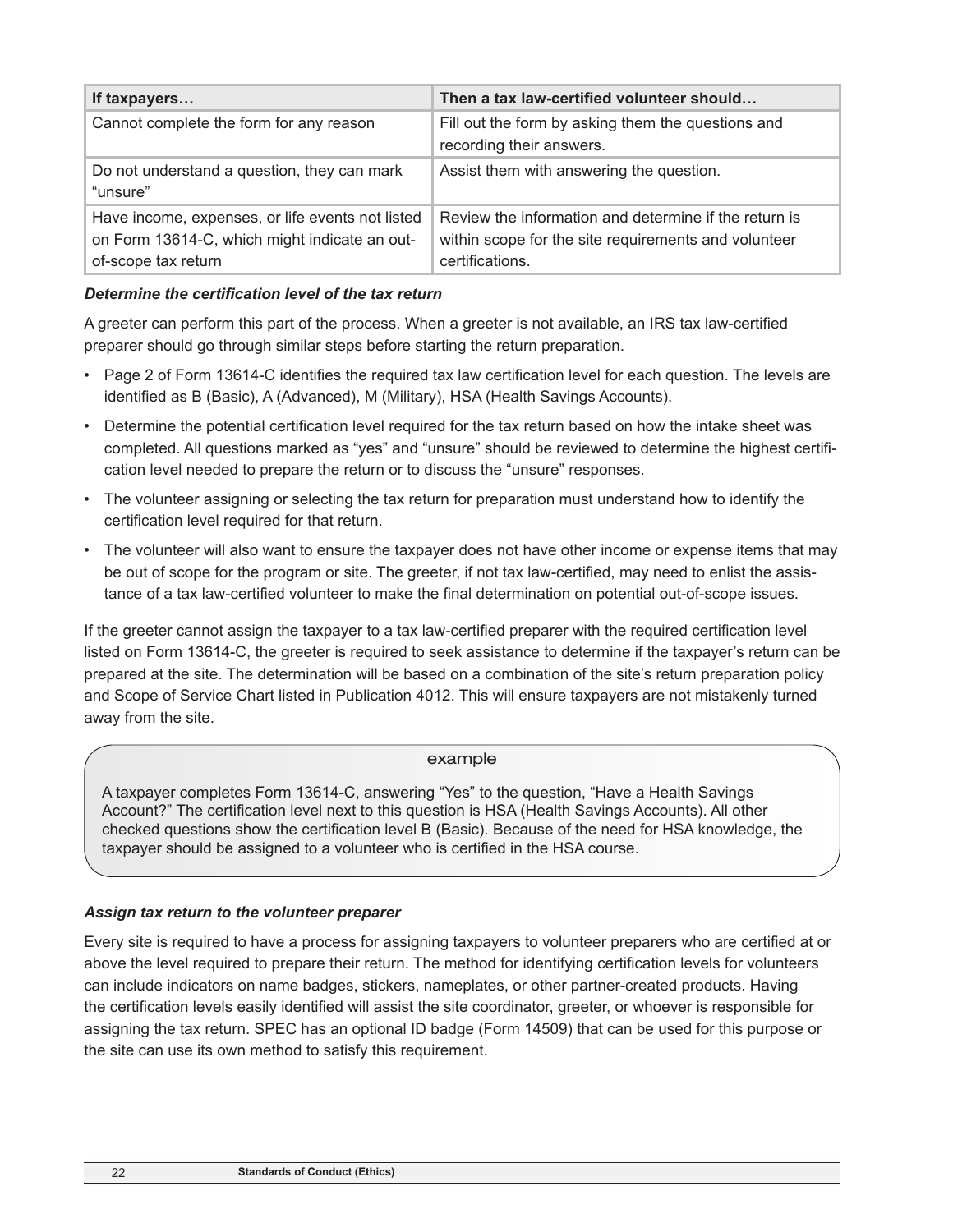## **The Interview Process**

Only IRS tax law-certified volunteers may interview the taxpayer. All IRS tax law-certified volunteer preparers and site coordinators are required to certify in the Intake/Interview & Quality Review Process. Publication 5101 provides detailed training on how to perform the interview process with the taxpayer. The basic steps are:

- **Verify taxpayer ID.** Check photo identification for the taxpayer (and spouse, if applicable) and request verification of SSN or ITIN for everyone listed on the tax return.
- **Review Form 13614-C.** Make sure the taxpayer has answered all required questions on Form 13614-C. Any questions left blank or marked "unsure" must be clarified and the correct answer should be recorded on Form 13614-C.
- **Interview the taxpayer.** Use probing questions to develop and/or clarify information on the intake sheet and to confirm the information provided by the taxpayer is complete and accurate.
- **Review documentation.** Look at all supporting documentation provided by the taxpayer (Forms W-2, 1099, payment receipts, etc.).
- **Verify certification level.** Make sure the taxpayer's return is within the preparer's certification level and within the scope of the VITA/TCE Programs. Make all dependent exemption and filing status determinations before preparing the return.

## **Preparing the Tax Return**

After interviewing the taxpayer, the IRS tax law-certified preparer enters information into the software and prepares the tax return.

## **The Quality Review Process**

The quality reviewer assigned to a taxpayer should have a certification equal to or above the level needed to prepare the tax return. The site is required to have a process in place for assigning tax returns to the appropriate quality reviewer. Volunteers are not permitted to quality review a tax return that they prepared.

## example

Following preparation of the tax return in the previous HSA example, a quality reviewer assigned to this taxpayer must also have HSA certification.

The taxpayer must be interviewed during the Quality Review Process.

The last step of the quality review is informing the taxpayer of their responsibility for the information on the tax return. The taxpayer must be advised to review the return to ensure the information is accurate and complete.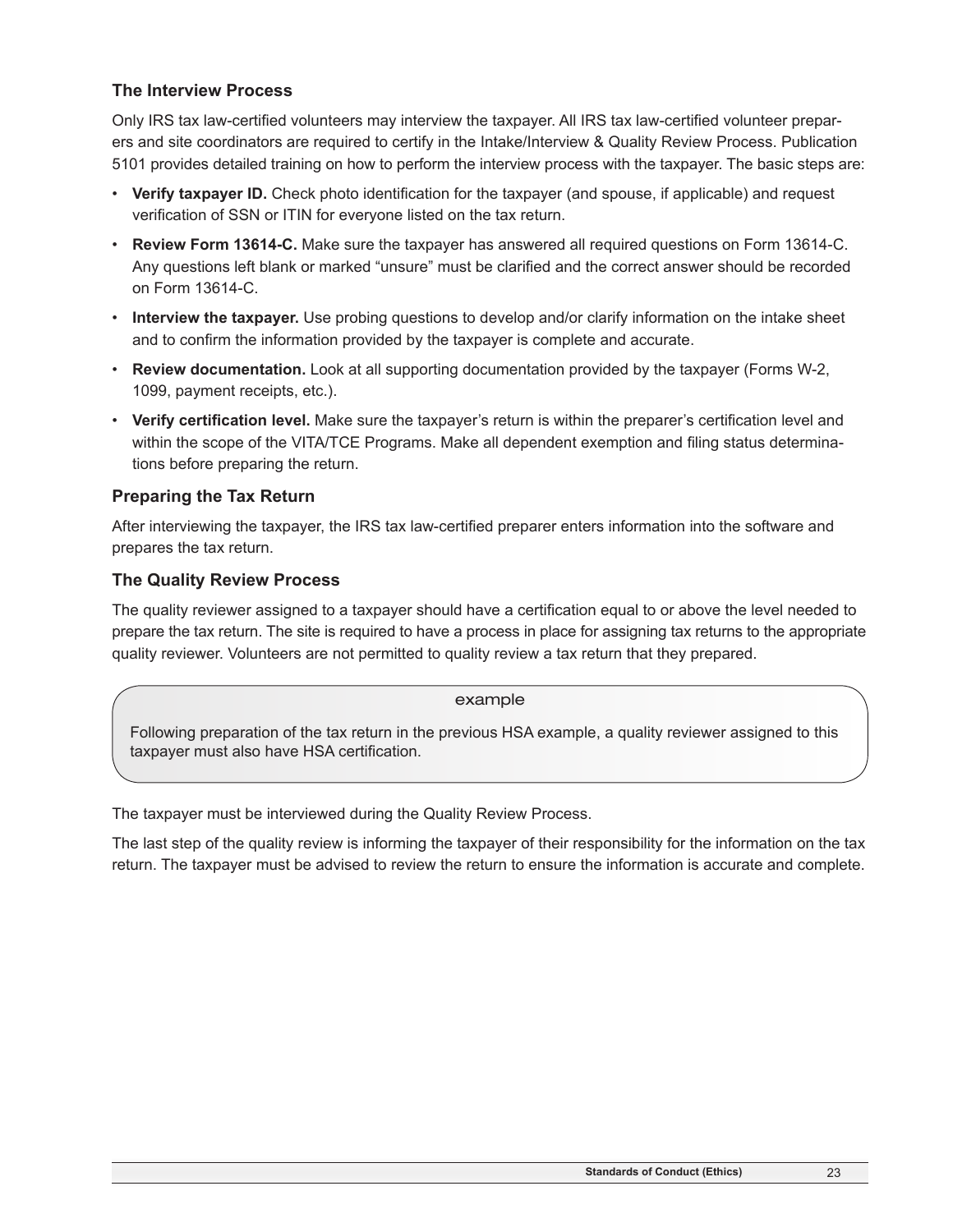## **Summary**

- All volunteers must agree to the Volunteer Standards of Conduct (VSC) outlined on Form 13615. The partner-designated official or site coordinator must verify the identity (with photo identification) and certification level of the volunteer before the volunteer is allowed to work at the site.
- Failure to comply with the standards may adversely affect the taxpayer, the site, the partner and the VITA/ TCE Programs.
- Violations of the VSC will not be tolerated. If a violation is discovered, appropriate actions will be taken, up to removal of the volunteer, closing of the site, and discontinuing IRS support to the sponsoring partner.
- Review Publication 1084, Site Coordinator Handbook, for actions the site coordinator should take if a VSC violation is identified.
- The Volunteer Protection Act generally protects volunteers from liability as long as they are acting in accordance with the standards.
- Volunteers and partners with questions about the standards should contact their IRS-SPEC Relationship Manager.

## **Summary of the Intake/Interview & Quality Review Processes**

To meet VITA/TCE Quality Site Requirements, volunteers must perform each of the following tasks during the intake/interview process:

- Verify the identity (photo ID) and address of the taxpayer(s) and request verification of SSN or ITIN for everyone listed on the tax return.
- Explain the tax preparation process and encourage taxpayers to ask questions throughout the interview.
- Complete Form 13614-C, Intake/Interview & Quality Review Sheet.
	- Verify all items in the taxpayer section have been answered
	- Note changes and clarifications provided by the taxpayer on the form
- Interview the taxpayer using probing questions to confirm the information provided on Form 13614-C is complete and accurate.
- Review all supporting documentation provided by the taxpayer (Forms W-2, 1099, payment receipts, etc.). If the taxpayer has income or expenses listed on the return that do not require a source document and none were provided, the intake sheet should be notated to show a verbal response was provided.

To meet VITA/TCE Quality Site Requirements, a quality review requires all of the following:

- Inviting the taxpayer to participate. The taxpayer must be involved during the Quality Review Process because the quality reviewer needs to be able to ask additional questions.
- Reviewing the return for accuracy using:
	- Form 13614-C, with all sections completed,
	- The completed tax return, and
	- All documents provided by the taxpayer, including those used to verify identity, income, expenses, payments, and direct deposit.
- Advising the taxpayers of their responsibility for the information on the tax return.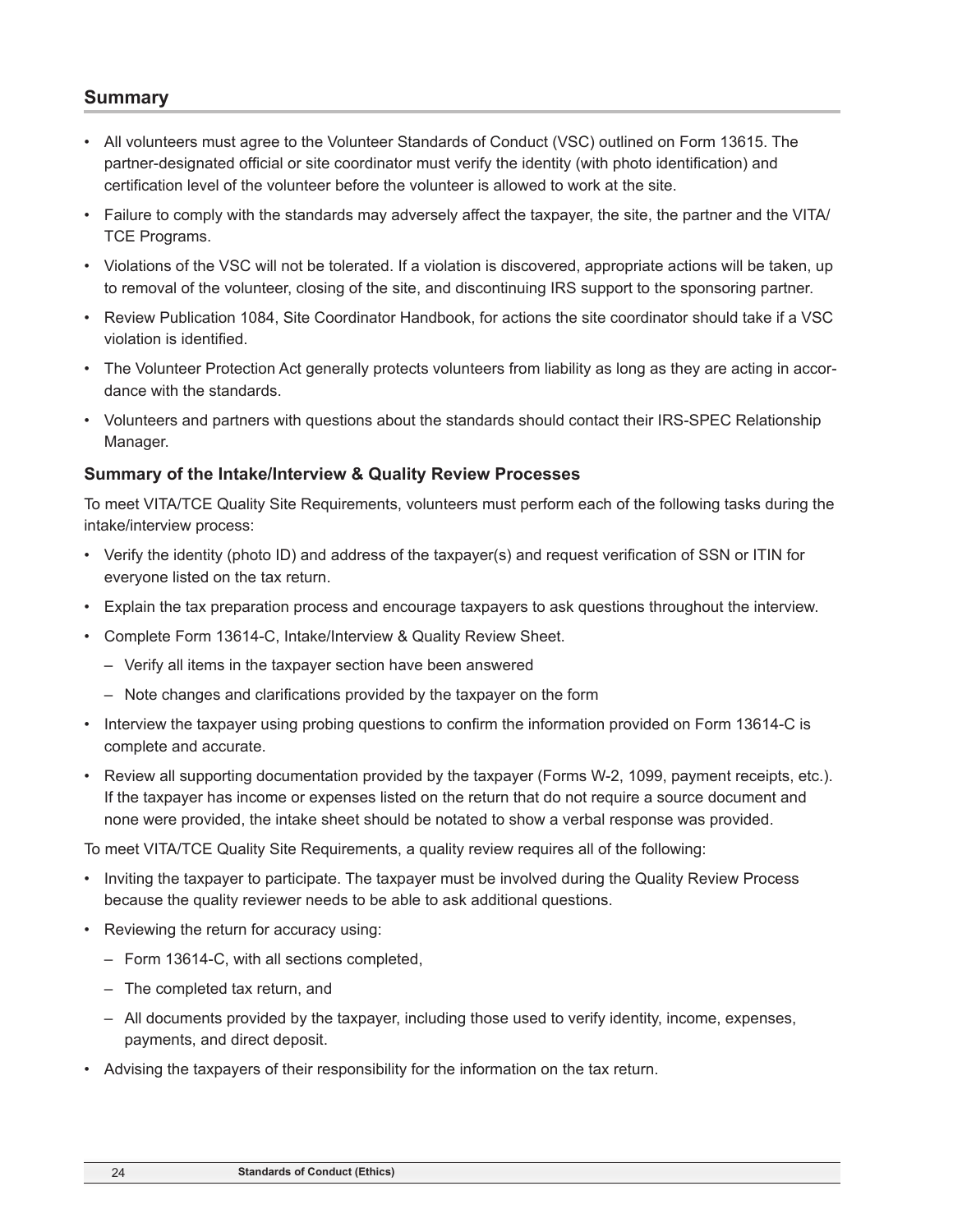## **Exercise Answers**

## **Answer 1**

- A. Yes, Standard 4, knowingly preparing a fraudulent return.
- B. Volunteer should be removed and barred from working at a VITA/TCE site and added to the Volunteer Registry.
- C. Cash income should be reported as income on Schedule C.

## **Answer 2**

- A. Yes, Standard 4, knowingly preparing a fraudulent return. Although the taxpayer insisted on including the dependent, Marge knew this was wrong.
- B. Volunteer should be removed and barred from working at a VITA/TCE site and added to the volunteer registry.
- C. Volunteer should educate George on dependent eligibility using Publication 4012, Volunteer Resource Guide, refuse to prepare the tax return, or report the incident to the site coordinator.

## **Answer 3**

- A. Yes, Standard 2, do not accept payment, solicit donations, or accept refund payments for federal or state tax return preparation. Although the volunteer's intention was to help Isabel get her refund sooner by having it direct deposited instead of mailed, putting it into his own account is problematic and could raise the question of misappropriation of a tax refund or be perceived as receiving payment for tax return preparation. Generally, VITA/TCE volunteers should only request direct deposit of a taxpayer's refund into accounts bearing the taxpayer's name.
- B. Volunteer must be counseled that he cannot put any other taxpayer's refund into his own account. If this continues, he will be removed and barred from the site.

## **Answer 4**

- A. Yes, Standard 3, using knowledge gained from the taxpayer for volunteers' personal benefit.
- B. He should be reminded that he cannot use taxpayer's personal information (marital status and phone number) for his benefit.

## **Answer 5**

A. Maybe. Even though Max insists on using the cost basis he provides to John, as long as John has conducted a thorough interview, especially about the stock sales, he can prepare the return. John should remind Max that taxpayers sign their returns under penalty of perjury, and that Max is ultimately responsible for the return.

If Max tells John that the basis amounts are wrong and John prepares the return anyway, then John is violating Standard 4, knowingly preparing a false return.

B. As long as John did not knowingly prepare a false return, nothing should happen. However, if John does know the information is false, then he should be removed, barred from the site, and he could be added to the Volunteer Registry.

## **Answer 6**

- A. Yes, Standard 6. Volunteers must deal with people at the site with courtesy and in a respectful and professional manner.
- B. Nathan should be warned that future outbursts will result in his immediate removal as a volunteer.
- C. Nathan should have taken a deep breath and courteously explained the Form 8332 requirements using Publication 4012. If the situation still could not be resolved, Nathan should have requested the taxpayer speak to the site coordinator upon her return.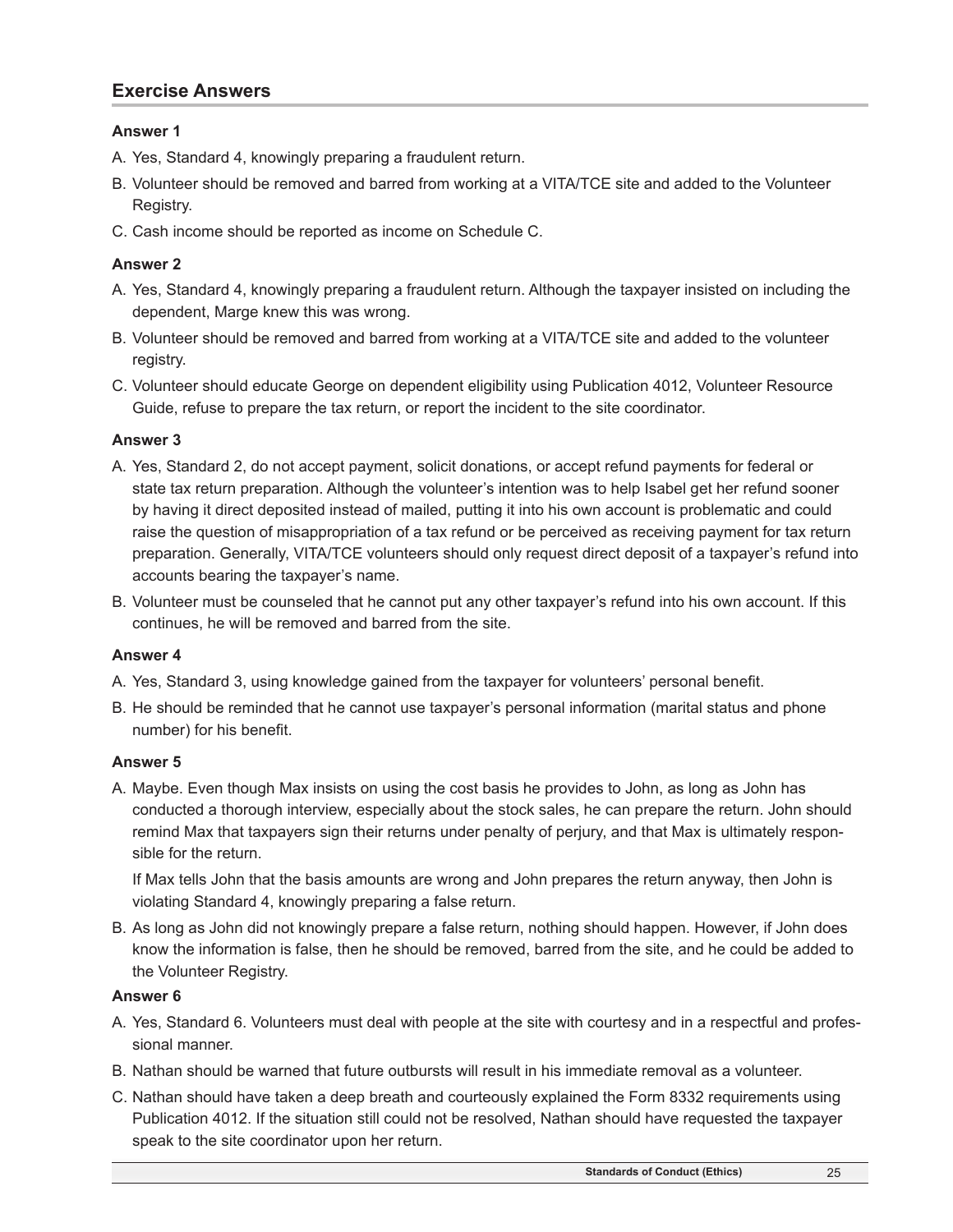# **Volunteer Standards of Conduct (Ethics) Test**

It is important that all individuals who volunteer their time and services in the VITA/TCE Programs understand their roles and responsibilities under the program. All volunteers are expected to:

- Take the Volunteer Standards of Conduct (VSC) Training, at a minimum, the first year of volunteering with VITA/TCE Programs
- Annually, pass the VSC/Ethics certification test with a score of 80% or higher; and
- Sign and date Form 13615, Volunteer Standards of Conduct Agreement, indicating they have successfully completed the certification test(s) and agree to adhere to the VSC.

These Volunteer Standards of Conduct requirements are in addition to the tax law certification process (i.e., Basic, Advanced, Military, or International) for becoming a qualified volunteer to teach tax law, correct tax returns, conduct quality reviews, prepare tax returns, or address tax law related questions as a volunteer in the VITA/TCE Programs.

Use your training and reference tools to answer the questions. You must answer eight of the following ten questions correctly to pass the Volunteer Standards of Conduct test.

## **Test Questions**

## **Directions**

Using your resource materials, answer the following questions:

- **1.** Prior to working at a VITA/TCE site, **ALL** VITA/TCE volunteers (greeters, client facilitators, tax preparers, quality reviewers, etc.) must:
	- a. Annually pass the Volunteer Standards of Conduct (VSC) certification test with a score of 80% or higher.
	- b. Sign and date the Form 13615, Volunteer Standards of Conduct Agreement, agreeing to comply with the VSC by upholding the highest ethical standards.
	- c. Pass the Advanced tax law certification.
	- d. All of the above.
	- e. A and B
- **2.** Can a volunteer be removed and barred from the VITA/TCE Programs for violating the Volunteer Standards of Conduct?
	- a. Yes
	- b. No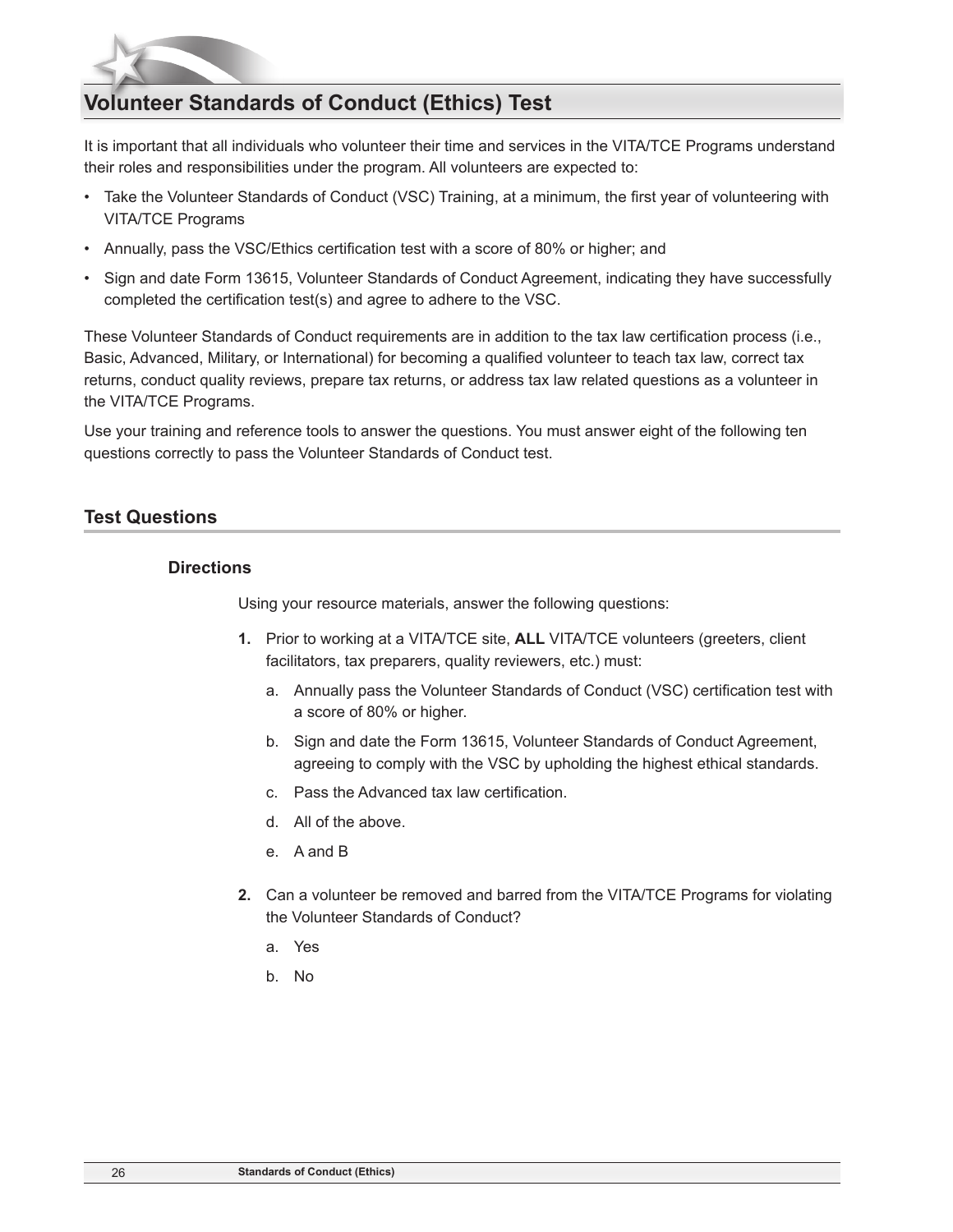- **3.** If a taxpayer offers you a \$20 bill because they were so happy about the quality service they received, what would be the appropriate action to take?
	- a. Take the \$20 and thank the taxpayer for the tip.
	- b. Tell the taxpayer it would be better to have the \$20 deposited directly into your bank account from his refund.
	- c. Thank the taxpayer, and explain that you cannot accept any payment for your services.
	- d. Refer the taxpayer to the tip jar located on the quality review and print station.
- **4.** Jake is an IRS tax law-certified volunteer preparer at a VITA/TCE site. When preparing a return for Jill, Jake learns that Jill does not have a bank account to receive a direct deposit of her refund. Jill is distraught when Jake tells her the paper refund check will take three or four weeks longer than the refund being direct deposited. Jill asks Jake if he can deposit her refund in his bank account and then turn the money over to her when he gets it. What should Jake do?
	- a. Jake can offer to use his account to receive the direct deposit, and turn the money over to Jill once the refund is deposited.
	- b. Jake should explain that a taxpayer's federal or state refund cannot be deposited into a VITA/TCE volunteer's bank account and she will have to open an account in her own name to have the refund direct deposited.
	- c. Jake can suggest she borrow a bank account number from a friend because the taxpayer's name does **not** need to be on the bank account.
- **5.** Max prepares a tax return for Ali at a VITA/TCE site. He finds out during the interview that Ali has no health insurance. After Ali leaves the site, Max writes her name and contact information down to take home to his wife who sells health insurance for profit. Which of the following statements is true?
	- a. There is no violation to the Volunteer Standards of Conduct (VSC) unless Max's wife makes a big commission on the sale of health insurance to Ali.
	- b. Max has violated the VSC because he is using confidential information to engage in a financial transaction to further his own or another's personal interest.
	- c. Max is doing Ali a favor by using her personal information to secure business for his wife.
	- d. Information a taxpayer provides at a VITA/TCE site can be used for the volunteer's personal gain.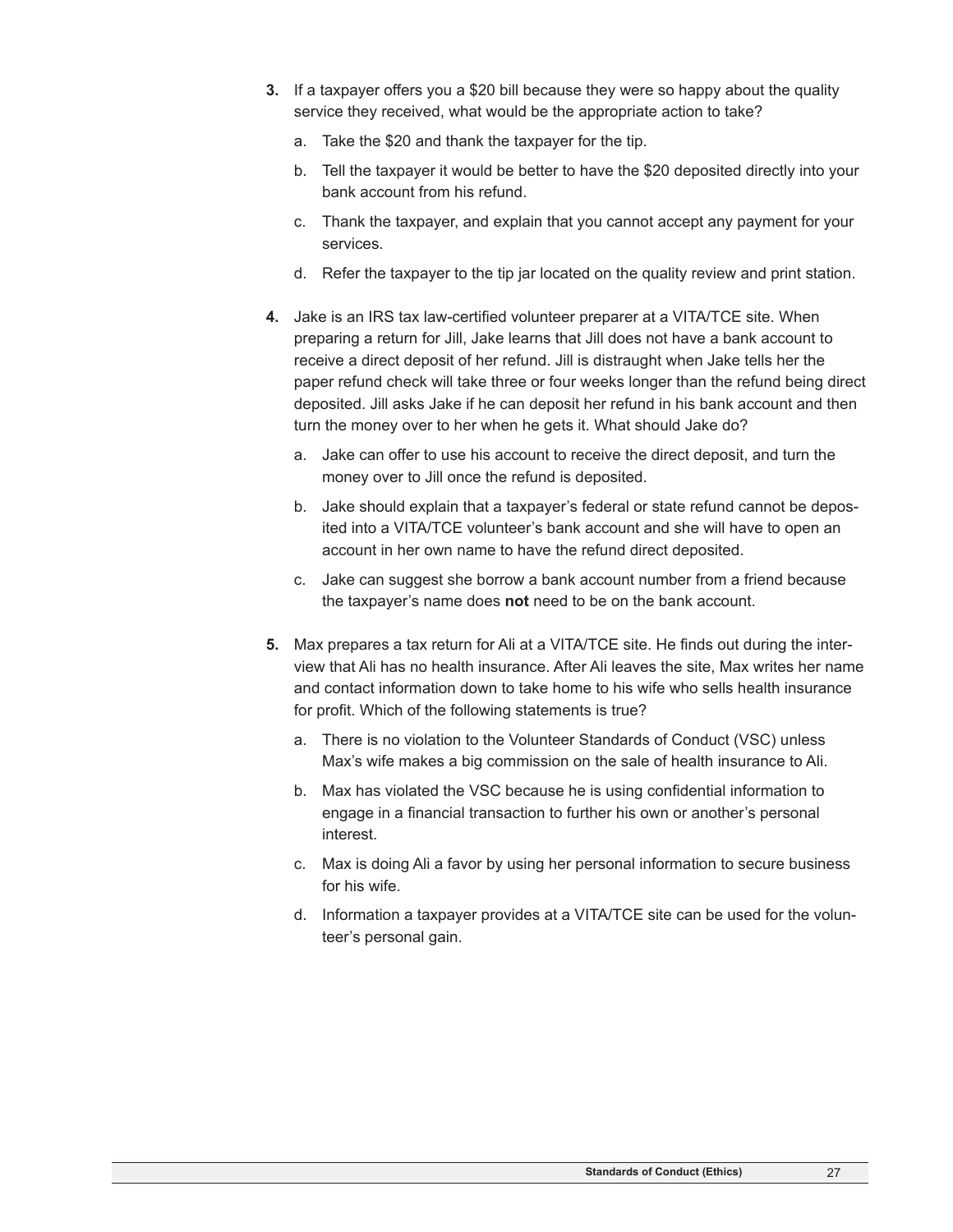- **6.** Bob, an IRS tax law-certified volunteer preparer, told the taxpayer that cash income does not need to be reported because the IRS does not know about it. Bob prepared a tax return excluding the cash income. Jim, the designated quality reviewer, simply missed this omission and the return was printed, signed, and e-filed. Who has violated the Volunteer Standards of Conduct?
	- a. Bob, the tax law-certified volunteer who prepared the return.
	- b. Jim, the designated quality reviewer who missed the omission of the cash income when he reviewed the return.
	- c. Betty, the site coordinator.
	- d. No one has violated the Volunteer Standards of Conduct.
- **7.** Sue, a VITA/TCE site coordinator, was watching the local news when she saw Aaron, a new tax law-certified volunteer, in a story about several bank employees being arrested for suspicion of embezzlement. She saw Aaron being led out of the bank in handcuffs. Three days later, Sue is shocked when she sees Aaron show up at the site ready to volunteer, apparently out on bond. She pulls Aaron aside and explains that his arrest on suspicion of embezzlement could have a negative effect on the site and therefore she must ask him to leave the site. Sue uses the external referral process to report the details to IRS-SPEC by sending an email to WI.Voltax@irs.gov. Did Sue take appropriate actions as the site coordinator?
	- a. Yes
	- b. No
- **8.** Heidi, a VSC-certified volunteer, is working at the intake station. As part of her duties, she is required to explain to the taxpayer what they are expected to do today as part of the return preparation process. What should Heidi tell them?
	- a. Form 13614-C, Intake/Interview & Quality Review Sheet, must be completed prior to having the return prepared.
	- b. You will be interviewed by the return preparer and asked additional questions as needed.
	- c. You need to participate in a quality review of your tax return by someone other than the return preparer.
	- d. All of the above.
- **9.** During the intake process, the volunteer should verify the taxpayer and spouse, if applicable, have photo identification. Additionally, taxpayers must provide verification of taxpayer identification number (SSN or ITIN) for everyone who will be on the tax return.
	- a. True
	- b. False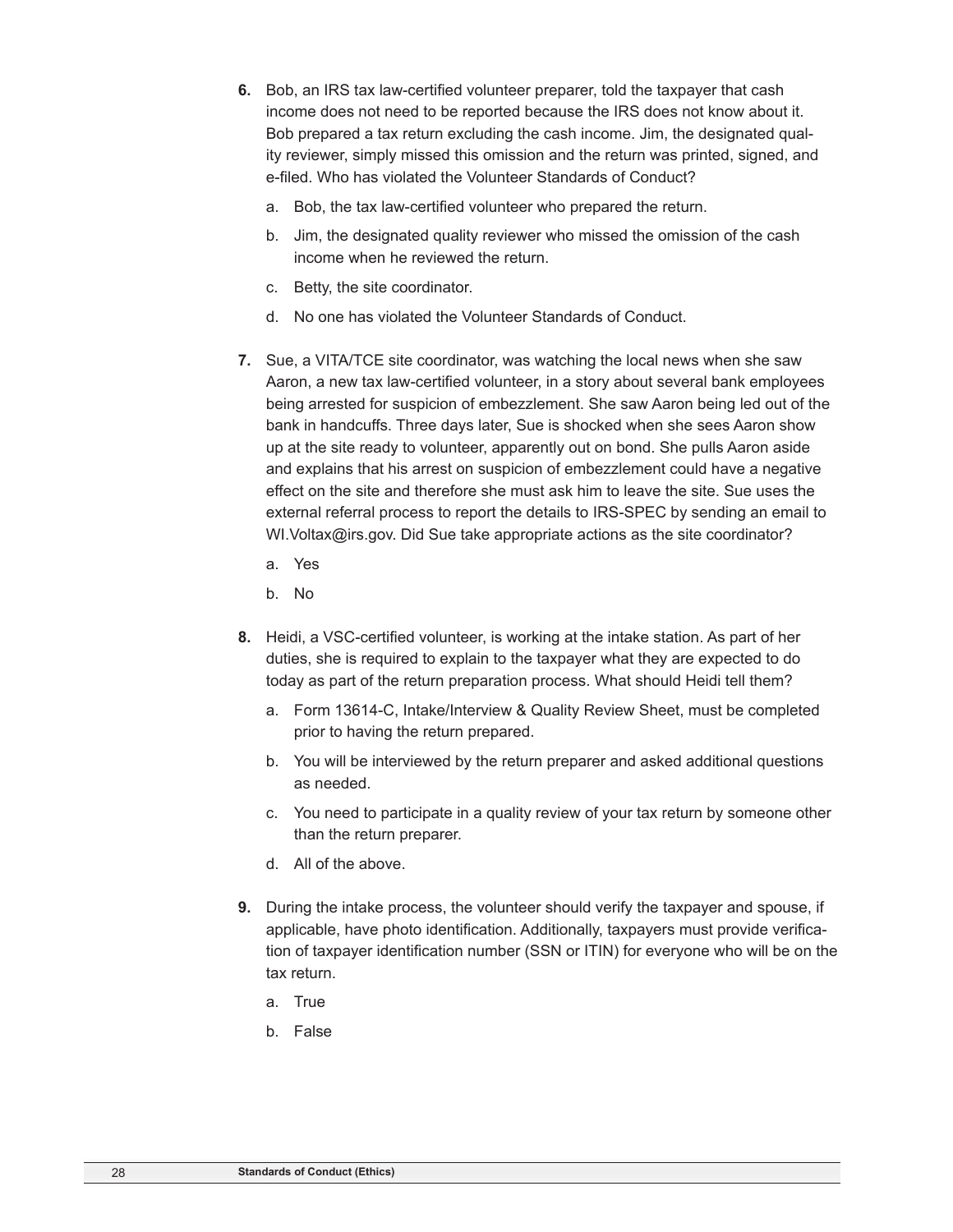- **10.** Mary, a VSC-certified greeter, reviews the taxpayer's completed Form 13614-C, page 2, to identify what potential volunteer certification level is needed for this tax return. Mary sees the taxpayer has checked the "yes" box indicating he has selfemployment income and the certification level next to the question is (A). All other questions answered "yes" have a (B) certification. When Mary assigns the return to a tax preparer, what tax law certification level should the tax preparer have?
	- a. Advanced
	- b. Basic
	- c. It doesn't matter, any level is fine
	- d. No tax law certification is necessary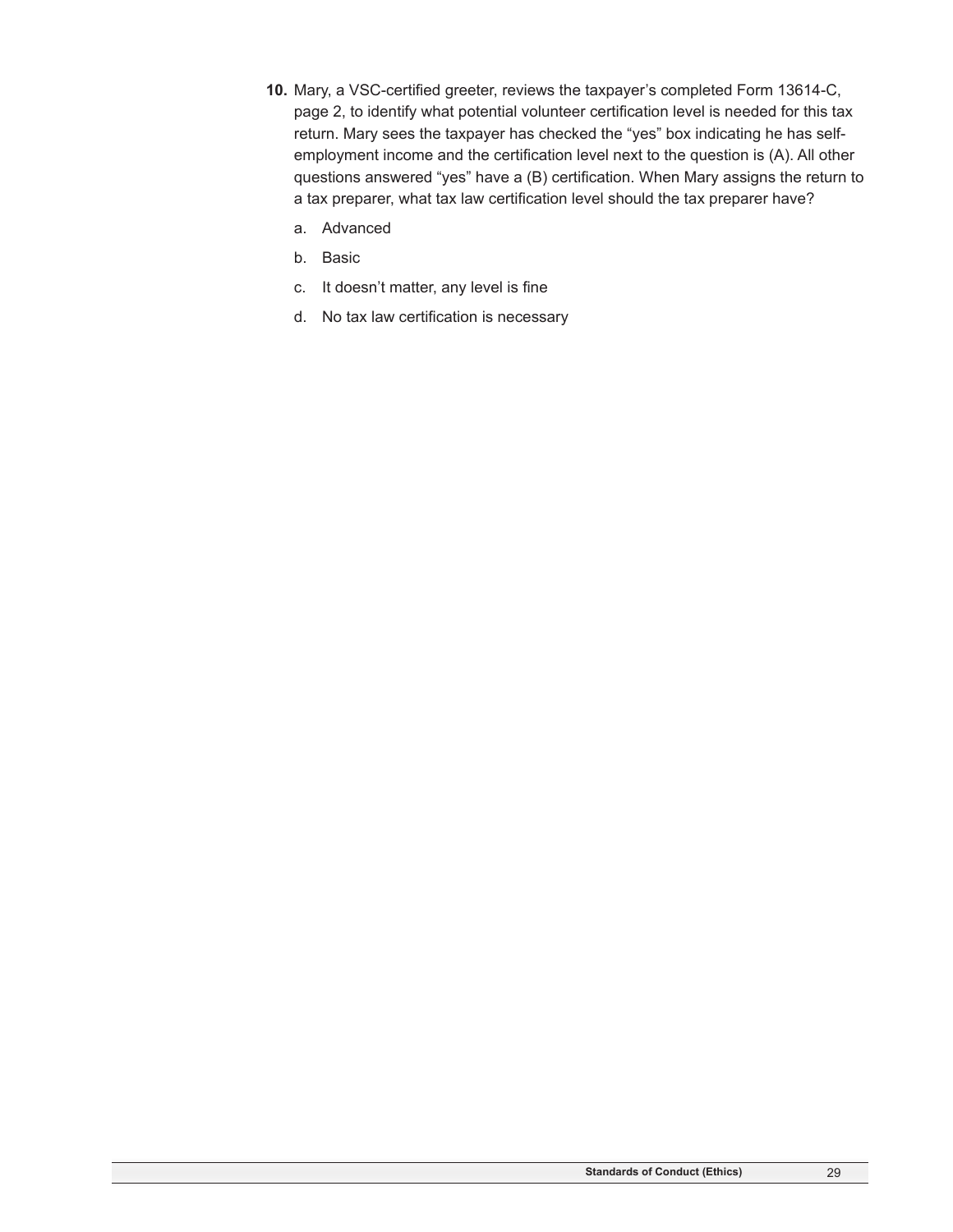#### **Directions**

Using your resource materials, answer the following questions:

- **1.** Which volunteers must pass the Volunteer Standards of Conduct (VSC) certification test?
	- a. Site coordinators/local coordinators
	- b. Quality reviewers and tax return preparers
	- c. Greeters or client facilitators
	- d. All VITA/TCE site volunteers must pass the VSC certification test
- **2.** Failure of a VITA/TCE volunteer to comply with the Volunteer Standards of Conduct could result in which of the following?
	- a. The volunteer's removal from the VITA/TCE Programs.
	- b. Inclusion in the IRS Volunteer Registry to bar future VITA/TCE activity indefinitely.
	- c. Termination of the sponsoring organization's partnership with the IRS.
	- d. All of the above may be considered an appropriate action depending on the type of violation and the sponsoring partner's corrective actions.
- **3.** Is having a donation/tip jar at the quality review station within the VITA/TCE site a violation of the Volunteer Standards of Conduct?
	- a. Yes
	- b. No
- **4.** Maggie wants her tax refund quickly; however, she doesn't have a bank account for direct deposit. She asks Josh, the tax law-certified preparer, to deposit her refund into his checking account and turn the funds over to her when received. If Josh agrees to do this, has he violated any of the Volunteer Standards of Conduct?
	- a. Yes
	- b. No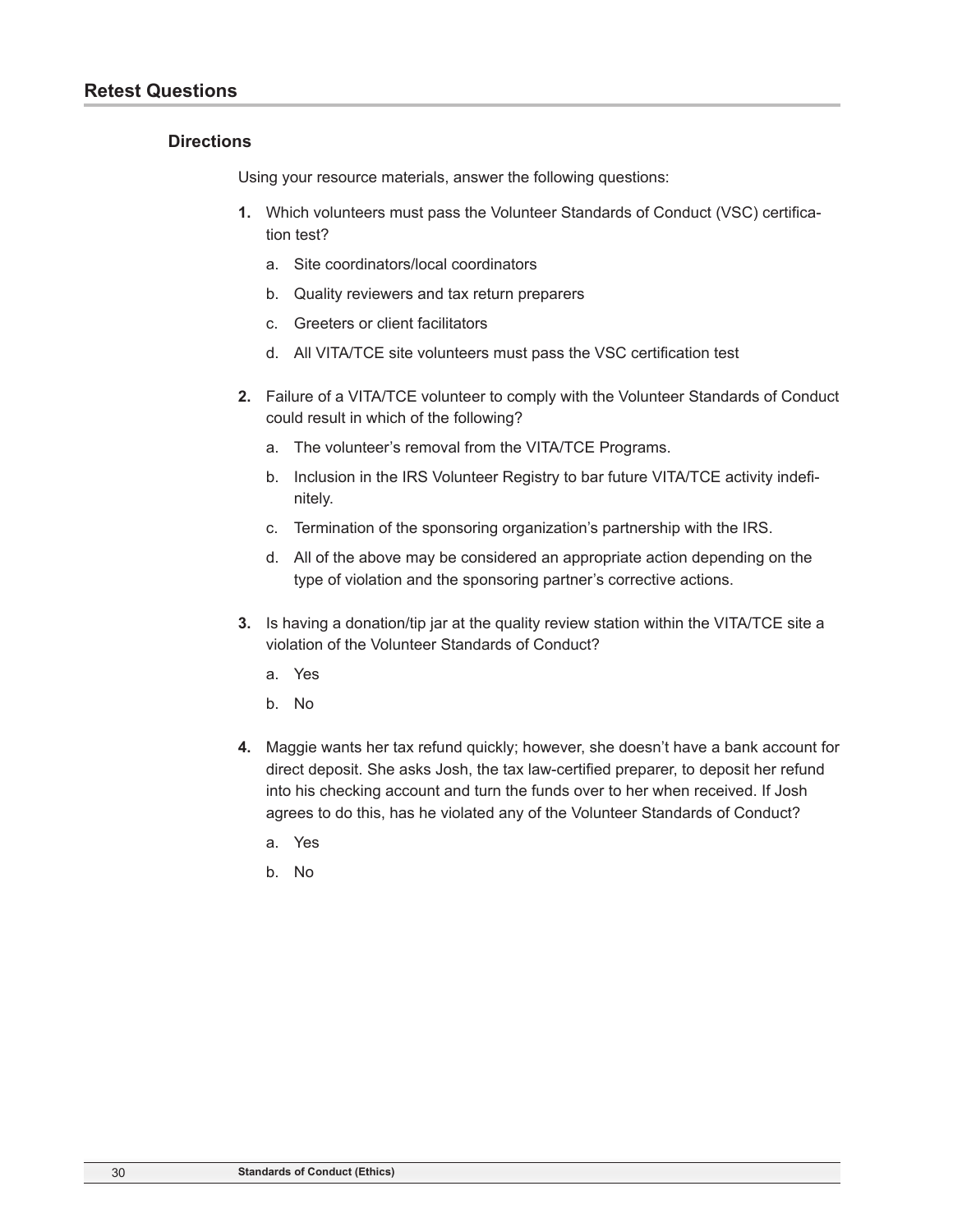- **5.** Pat is a paid tax preparer in the community; he also gives back to the community by serving as an IRS tax law-certified volunteer tax preparer at a VITA/TCE site. While conducting the interview with the taxpayer, Pat discovers the taxpayer's small business will generate a loss, making the return out of scope for the VITA/ TCE Programs. Pat explains to the taxpayer that the tax return cannot be prepared at the VITA/TCE site, but he will offer the taxpayer a discount at his paid tax preparation business down the road. Has Pat violated the Volunteer Standards of Conduct (VSC)?
	- a. Yes, it is a violation of the VSC for Pat to solicit business from any taxpayer at the VITA/TCE site.
	- b. No, it is not a violation since the return cannot be prepared at the site.
	- c. No, none of the VSC addresses soliciting business while volunteering at the VITA/TCE site.
- **6.** Ann, an IRS tax law-certified tax preparer, told the taxpayer that cash income does not need to be reported because the IRS will never know about it. Ann prepared the return without the cash income. The designated quality reviewer simply missed this omission and the return was printed, signed, and e-filed. Did the designated quality reviewer violate the Volunteer Standards of Conduct?
	- a. Yes
	- b. No
- **7.** Jan, a greeter, overheard an IRS tax law-certified volunteer, Jim, trying to sell insurance to a taxpayer he was helping. Jim is an insurance agent in the community. Jan feels like Jim was pushy, made the taxpayer uncomfortable, and violated Volunteer Standard of Conduct #3. What should Jan do?
	- a. Make an announcement to the taxpayers in the waiting room to ignore Jim if he tries to sell them insurance.
	- b. Tell the site coordinator what she heard, so he can immediately remove Jim from the site and report the incident using the external referral process by sending an email to WI. Voltax@irs.gov.
	- c. Mind her own business and do nothing.
- **8.** Explaining the intake/interview and quality review process is important so the taxpayer understands they are expected to:
	- a. Have a completed Form 13614-C, Intake/Interview & Quality Review Sheet, prior to having the return prepared.
	- b. Answer the tax preparer's additional questions during the interview.
	- c. Participate in the quality review of their tax return.
	- d. All of the above.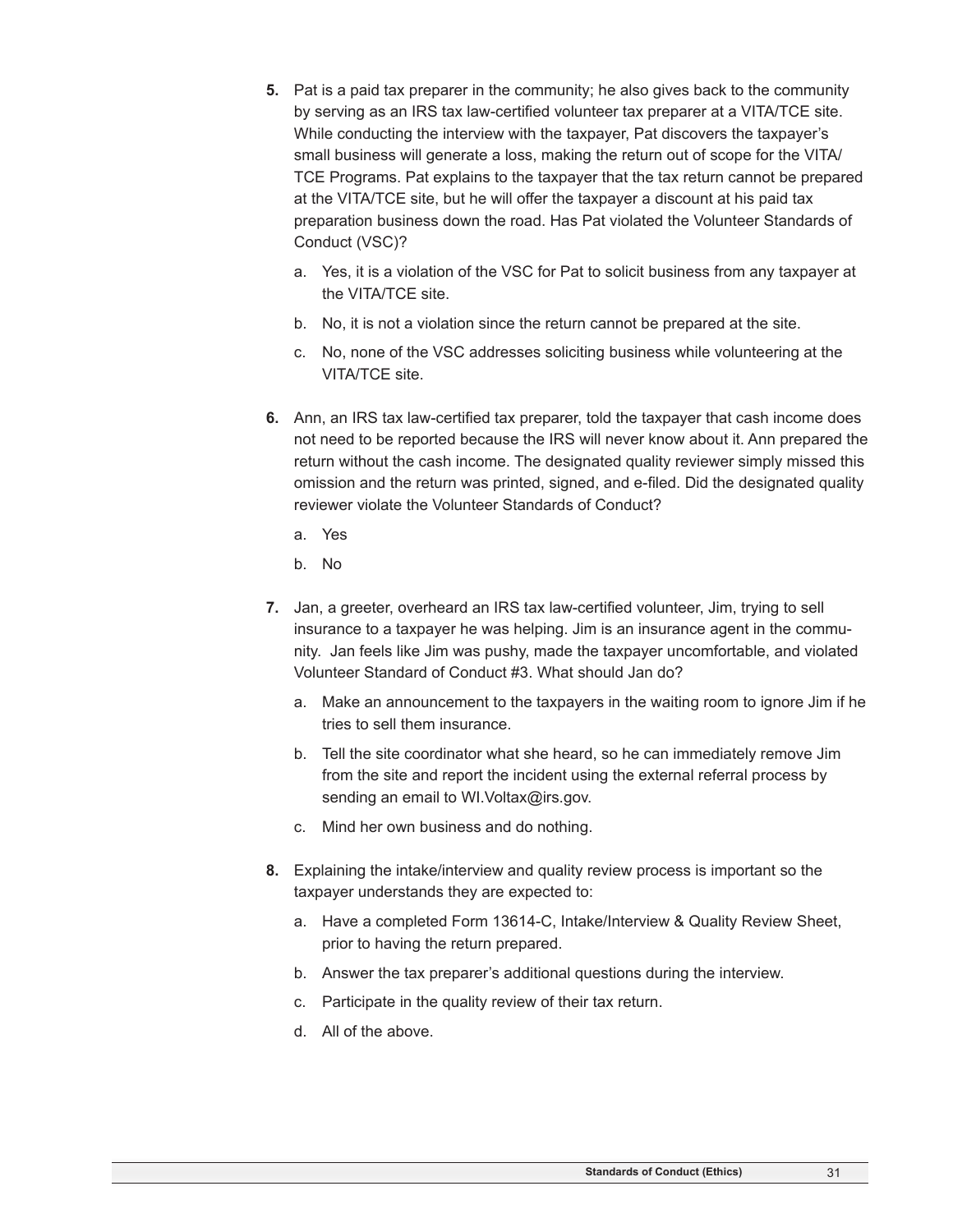- **9.** During the intake process, which of the following should the volunteer verify that the taxpayer and spouse, if applicable, have with them to ensure the taxpayers can be served that day?
	- a. Photo identification for both
	- b. Social Security or taxpayer identification number verification documents for everyone listed on the return
	- c. All tax statement documents, including Forms W-2, 1099-R, etc.
	- d. All of the above
- **10.** To ensure quality service and accurate return preparation, every site is required to have a process for assigning taxpayers to IRS tax law-certified preparers who are certified at or above the level required to prepare their tax return.
	- a. True
	- b. False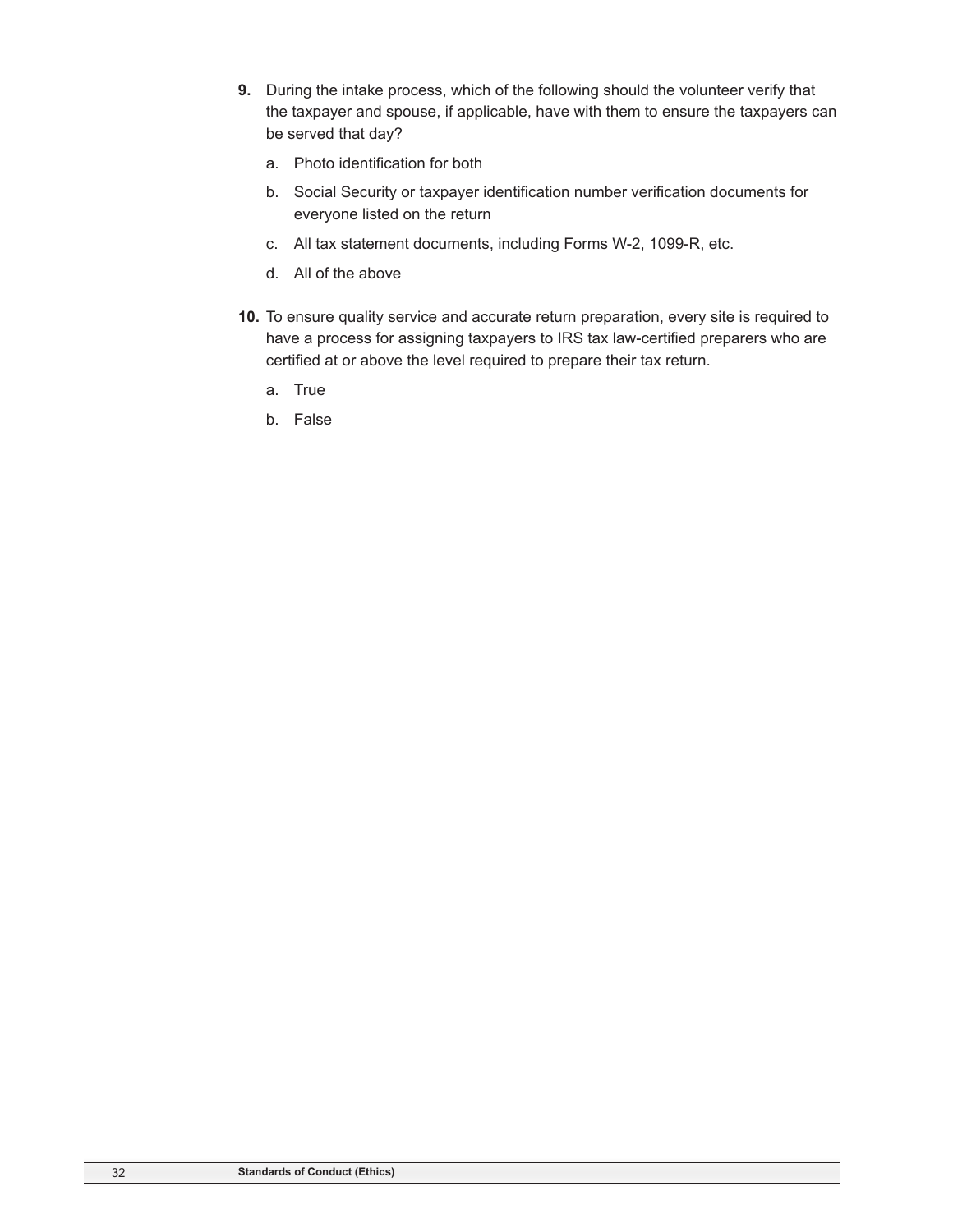| Form 13615     |
|----------------|
| (October 2016) |

#### Department of the Treasury - Internal Revenue Service

# **Volunteer Standards of Conduct Agreement -VITA/TCE Programs**

The mission of the VITA/TCE return preparation programs is to assist eligible taxpayers in satisfying their tax responsibilities by providing free tax return preparation. To establish the greatest degree of public trust, volunteers are required to maintain the highest standards of ethical conduct and provide quality service.

Instructions: All VITA/TCE volunteers (whether paid or unpaid workers) must pass the Volunteer Standards of Conduct Test, and sign and date Form 13615, Volunteer Standards of Conduct Agreement, prior to working at a VITA/TCE site. In addition, return preparers, quality reviewers, site coordinators, and VITA/TCE tax law instructors must certify in the Intake/Interview & Quality Review and tax law prior to signing this form. This form is not valid until the site coordinator, sponsoring partner, instructor, or IRS contact confirms the volunteer's identity, with photo ID, and signs and dates the form.

Standards of Conduct: As a volunteer in the VITA/TCE Programs, you must:

| 1) Follow the Quality Site Requirements (QSR).                                                                                                                                                                  | 4) Not knowingly prepare false returns.                                                                                                                                   |
|-----------------------------------------------------------------------------------------------------------------------------------------------------------------------------------------------------------------|---------------------------------------------------------------------------------------------------------------------------------------------------------------------------|
| 2) Not accept payment, solicit donations, or accept<br>refund payments for federal or state tax return<br>preparation.                                                                                          | 5) Not engage in criminal, infamous, dishonest,<br>notoriously disgraceful conduct, or any other conduct<br>deemed to have a negative effect on the VITA/TCE<br>Programs. |
| 3) Not solicit business from taxpayers you assist or<br>use the knowledge you gained (their information)<br>about them for any direct or indirect personal<br>benefit for you or any other specific individual. | 6) Treat all taxpayers in a professional, courteous, and<br>respectful manner.                                                                                            |

Failure to comply with these standards could result in, but is not limited to, the following:

- Your removal from all VITA/TCE Programs;
- Inclusion in the IRS Volunteer Registry to bar future VITA/TCE activity indefinitely;
- Deactivation of your sponsoring partner's site VITA/TCE EFIN (electronic filing ID number);
- · Removal of all IRS products, supplies, loaned equipment, and taxpayer information from your site;
- Termination of your sponsoring organization's partnership with the IRS;
- Termination of grant funds from the IRS to your sponsoring partner; and
- Referral of your conduct for potential TIGTA and criminal investigations.

Taxpayer Impact: Taxpayer trust in the IRS and the local sponsoring partner organization is jeopardized when ethical standards are not followed. Fraudulent returns that report incorrect income, credits, or deductions can result in many years of interaction with the IRS as the taxpayer tries to pay the additional tax plus interest and penalties. This can result in an extreme burden for the taxpayer as the taxpayer tries to resolve the errors made on his or her return.

Volunteer Protection: The Volunteer Protection Act generally protects unpaid volunteers from liability for acts or omissions that occur while acting within the scope of their responsibilities at the time of the act or omission. It provides no protection for harm caused by willful or criminal misconduct, gross negligence, reckless misconduct, or a conscious, flagrant indifference to the rights or safety of the individual harmed by the volunteer.

For additional information on the volunteer standards of conduct, please refer to Publication 1084, Site Coordinator Handbook.

Privacy Act Notice - The Privacy Act of 1974 requires that when we ask for information we tell you our legal right to ask for the information, why we are asking for it, and how it will be used. We must also tell you what could happen if we do not receive it, and whether your response is voluntary, required to obtain a benefit, or mandatory.

Our legal right to ask for information is 5 U.S.C. 301. We are asking for this information to assist us in contacting you relative to your interest and/or participation in the IRS volunteer income tax preparation and outreach programs. The information you provide may be furnished to others who coordinate activities and staffing at volunteer return preparation sites or outreach activities. The information may also be used to establish effective controls, send correspondence and recognize volunteers. Your response is voluntary. However, if you do not provide the requested information, the IRS may not be able to use your assistance in these programs. Please note: Sponsoring organizations may perform background checks on their volunteers